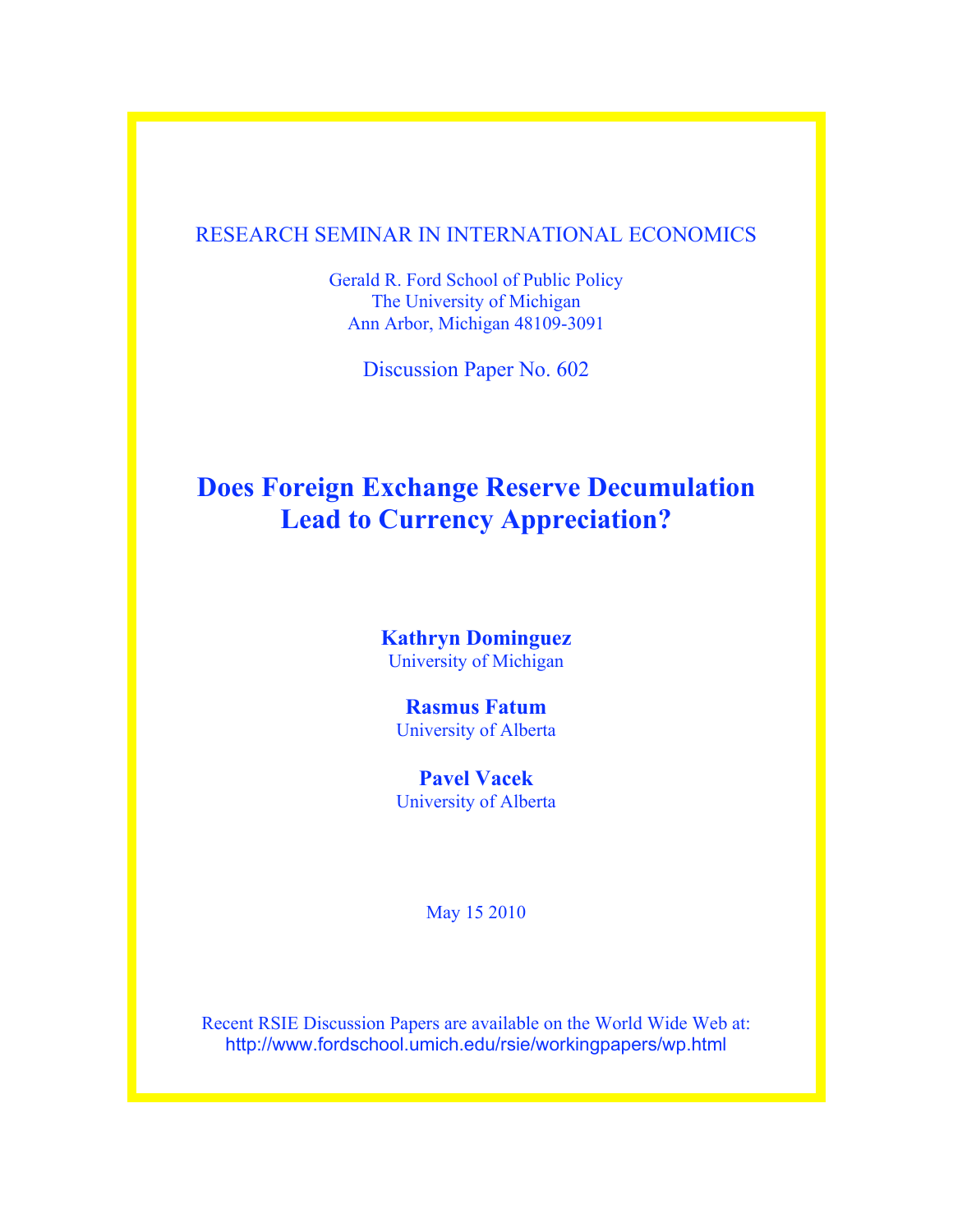#### **Does Foreign Exchange Reserve Decumulation Lead to Currency Appreciation?**

Kathryn M.E. Dominguez Gerald R. Ford School of Public Policy University of Michigan Ann Arbor MI 48109-3091 USA Email: [kathrynd@umich.edu](mailto:rasmus.fatum@ualberta.ca)

Rasmus Fatum School of Business University of Alberta Edmonton, Alberta Canada T6G 2R6 Email: rasmus.fatum@ualberta.ca

Pavel Vacek School of Business University of Alberta Edmonton, Alberta Canada T6G 2R6 Email: pavel.vacek@ualberta.ca

May 15, 2010

#### Abstract:

Many developing countries have increased their foreign reserve stocks dramatically in recent years, in large part motivated by the desire for precautionary self-insurance. One of the negative consequences of large accumulations for these countries is the risk of valuation losses. In this paper we examine the implications of systematic reserve decumulation by the Czech authorities aimed at mitigating valuation losses on euro-denominated assets. The policy was explicitly not intended to influence the value of the koruna relative to the euro. Initially the timing and size of reserve sales was not predictable, eventually sales occurred on a daily basis (in three equal installments within the day). This project examines whether these reserve sales, both during the regime of discretionary timing as well as when sales occurred every day, had unintended consequences for the domestic currency. Our findings using intraday exchange rate data and time-stamped reserve sales indicate that when decumulation occurred every day these sales led to significant appreciation of the koruna. Overall, our results suggest that the manner in which reserve sales are carried out matters for whether reserve decumulation influences the relative value of the domestic currency.

Key words: foreign exchange reserves, exchange rate determination, high-frequency volatility modeling

JEL Classifications: E58, F31, F32, F55

We thank the Czech National Bank, particularly Governor Zdenek Tuma, for access to the official intraday reserve sales data and for very helpful discussions. We have also benefitted from discussions with Karel Bauer and Petr Frydrych of the Czech National Bank. An early version of the paper was presented at the Bank of Japan's Institute for Monetary and Economic Studies, and we thank colleagues at the Institute for useful comments. We are grateful to the International Policy Center at the Ford School of Public Policy for financial support and Fatum gratefully acknowledges funding from Social Sciences and Humanities Research Council of Canada (SSHRC). Thomas Bridges and Brian Wojcik provided outstanding research assistance.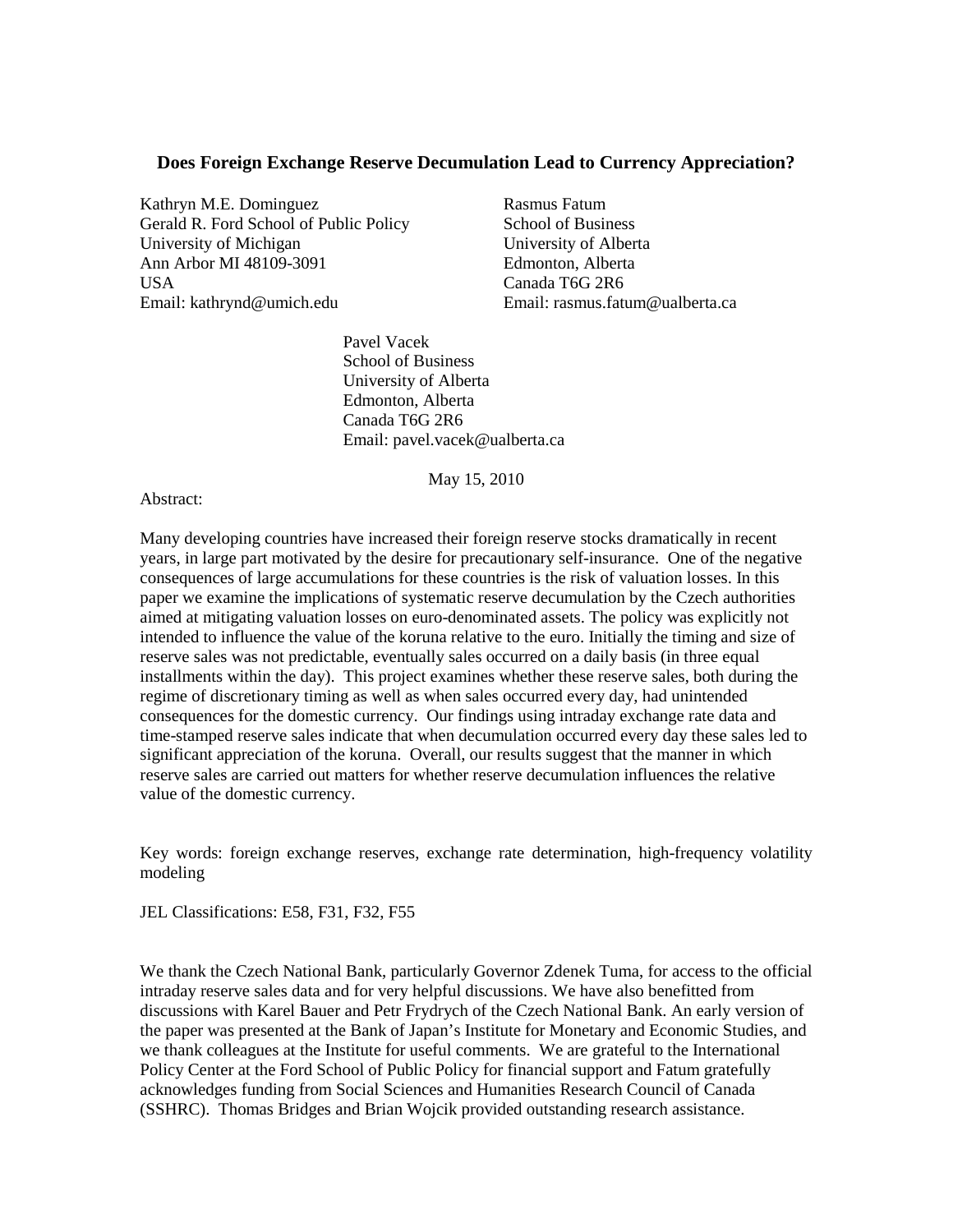## **1. Introduction**

China's official foreign exchange reserves hit \$2.4 trillion in early 2010. Although China is currently the country with the largest foreign reserve accumulation, reserves have risen dramatically for many emerging market countries in recent years. A number of studies have attempted to understand the motives for reserve accumulation, as well as the costs and benefits of reserve stocks.<sup>[1](#page-2-0)</sup> In this paper we examine what happens when a country decides to reduce its foreign reserve holdings. While reserve accumulation in some countries is thought to be the byproduct of a government strategy to keep the international value of the domestic currency low in order to boost export growth, does it follow that reserve decumulation leads to domestic currency appreciation? We test this hypothesis using unique intraday data on recent euro-denominated reserve sales by the Czech National Bank (CNB).

The Czech Republic became an independent state in January 1993 following the break-up of the Soviet Union. A decade later, in May 2004, it officially joined the European Union with a view toward eventually giving up the Czech Koruna  $(CZK)$  and joining the euro-zone.<sup>[2](#page-2-1)</sup> Although the Czech Republic has yet to join the European Exchange Rate Mechanism (ERM II), a pre-condition for joining the euro-zone<sup>[3](#page-2-2)</sup>, the CNB intervened frequently in the CZK-EUR market through September 2002.<sup>[4](#page-2-0)</sup>

<span id="page-2-0"></span> $1$  See Jeanne (2007) and Dominguez (2010).

<span id="page-2-1"></span><sup>&</sup>lt;sup>2</sup> The Czech koruna (or crown) has been the currency of the Czech Republic since 8 February 1993 when it replaced the Czechoslovak koruna at par. The Czech Republic planned to adopt the euro in 2012, but its government suspended that plan in 2007.

<span id="page-2-2"></span> $3$  The Danish krone has been in the ERM II since the launch of the euro in 1999; the Estonian kroon, Lithuanian litas, and Slovenian tolar were included on 28 June 2004; the Cypriot pound, the Latvian lats and the Maltese lira on 2 May 2005; and the Slovak koruna on 28 November 2005.The currencies of the three largest countries which joined the European Union on 1 May 2004 (the Polish zloty, the Czech koruna, and the Hungarian forint) are expected to follow eventually. Slovenia joined the euro-zone in 2007, Cyprus and Malta joined in 2008, and Slovakia joined in 2009.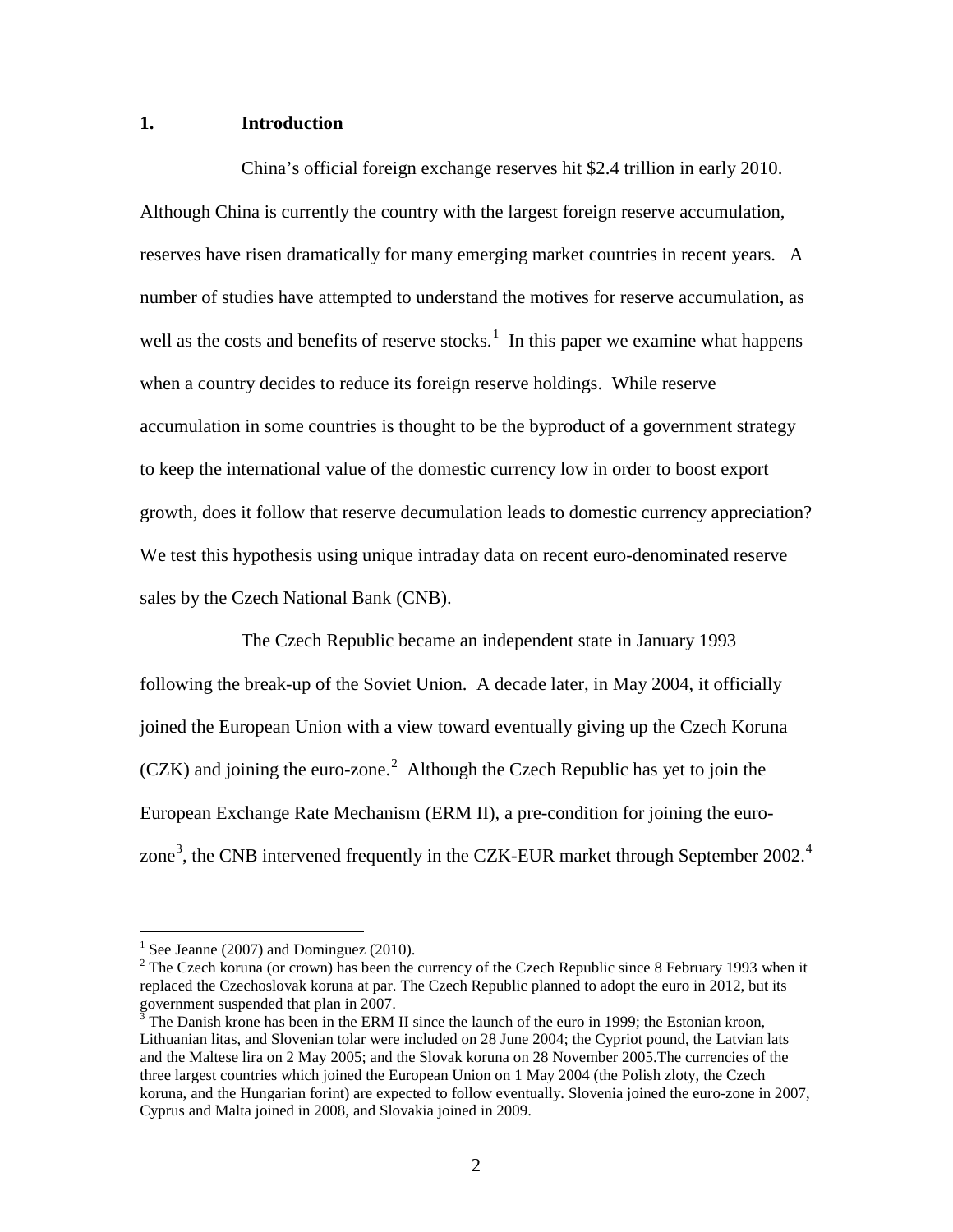Throughout this period the CNB was largely engaged in leaning-against-the-wind operations to slow down the steady appreciation of the koruna relative to the euro (over the period 1999 through September 2002 the koruna appreciated by over 25% against the euro). The koruna abruptly reversed direction in the fall of 2002, and depreciated relative to the euro through early 2004 (during which time the CNB ceased intervening). In April 2004, as the koruna again began to appreciate against the euro, the CNB announced that it would begin to sell some its euro-denominated reserves. At that time, the euro value of its foreign reserve holdings was  $\epsilon$ 21.9 billion (or \$26.3b). The apparent rationale for the policy of reserve decumulation was to reduce the valuation losses that followed from the fact that Czech reserves are largely denominated in euros, the value of which was falling relative to the koruna. At the same time, the CNB was explicit in not wanting to influence, and in particular further appreciate, the koruna relative to the euro.<sup>[5](#page-3-0)</sup>

The CNB decision to sell euro-denominated reserves starting in 2004 seems to have been well understood by market participants, but the timing and size of sales was not pre-announced. In June 2007 the CNB changed its discretionary approach to reserve sales; from this point on it sold  $\mathfrak{S}$ m on a daily basis (in three equal installments within the day) through the end our data sample in November 2007.<sup>[6](#page-3-1)</sup> This project examines whether these CNB reserve sales, both during the regime of discretionary timing as well as when sales occurred every day, had *unintended* consequences. We specifically test

<sup>&</sup>lt;sup>4</sup> The CNB intervened on 1,247 occasions over the period 1997 through September 2002. See Disyatat and Galati (2007), Egert and Komarek (2006), Gersl and Holub (2006), and Scalia (2008) for analyses of these operations.

<span id="page-3-0"></span><sup>&</sup>lt;sup>5</sup> See IMF Country Report No. 04/266 ( $\frac{http://imf.org/external/pubs/ft/scr/2004/cr04266.pdf}{http://imf.org/external/pubs/ft/scr/2004/cr04266.pdf}$ ) which states that the CNB recent decision to begin selling reserves was aimed solely at limiting further accumulation of reserves and "was not intended to influence the level of the exchange rate" (page 12).

<span id="page-3-1"></span> $\rm$ <sup>6</sup> The daily sales amount of  $\rm \epsilon\$ m is consistent with what can be inferred from the publicly available CNB data on unsettled foreign exchange transactions

[<sup>\(</sup>http://www.cnb.cz/en/financial\\_markets/foreign\\_exchange\\_market/DEVOP\\_EUR\\_ENG.HTML\)](http://www.cnb.cz/en/financial_markets/foreign_exchange_market/DEVOP_EUR_ENG.HTML).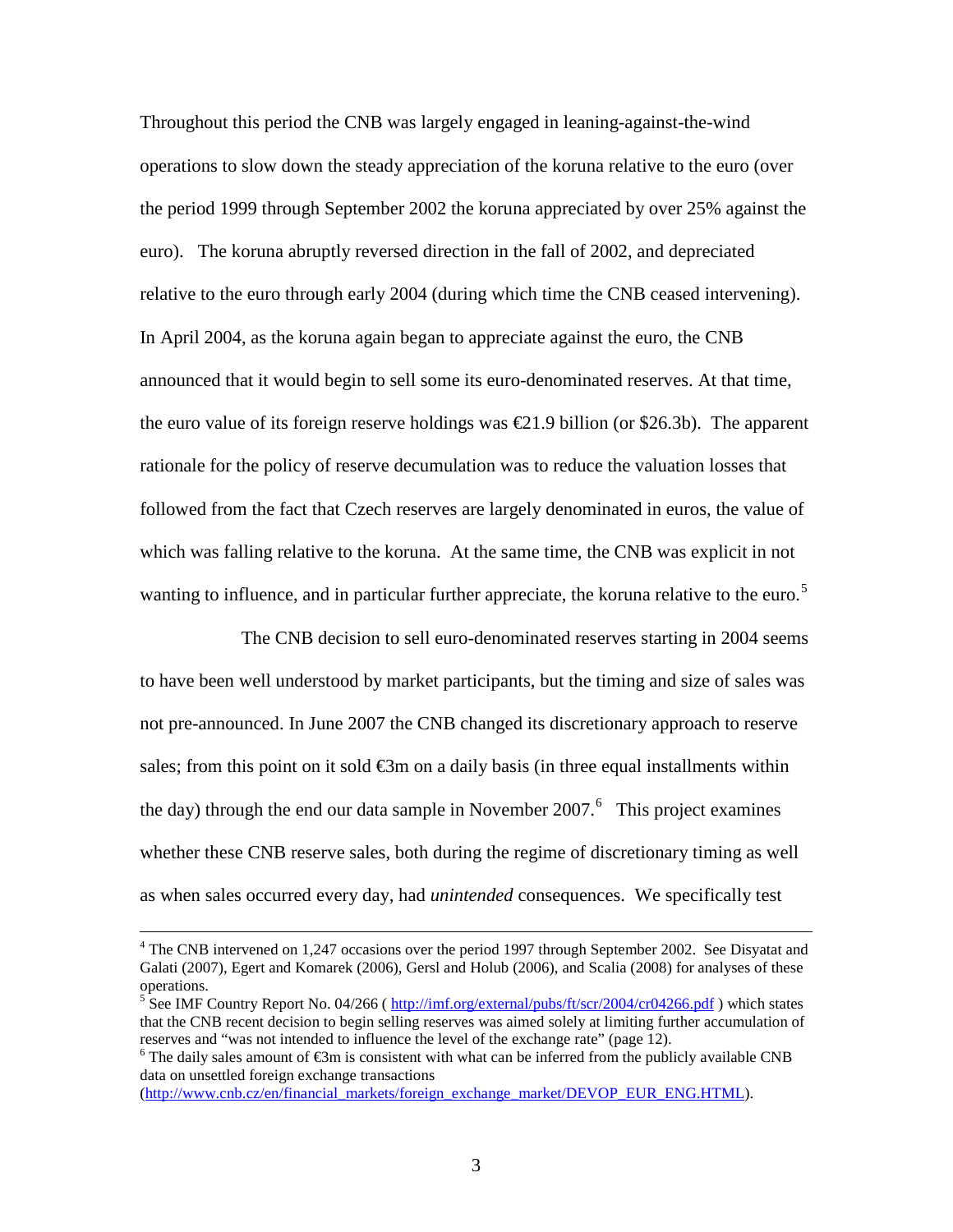whether these euro-denominated reserve sales influenced the CZK-EUR rate, while controlling for other factors that may have affected the relative value of the koruna.<sup>[7](#page-4-0)</sup>

Our results suggest that over the full sample period, and the first (discretionary) regime, there is little evidence that euro reserve sales influenced the koruna. However, the decumulation in 2007, when the CNB sold euros every business day, led to a statistically significant appreciation of the koruna relative to the euro.

This finding that rules-based reserve sales lead to the relative appreciation of the domestic currency is surprising and intriguing. Economic theory generally suggests that "expected" policies are less likely to influence asset prices than "unexpected" ones.  $8$  Yet it is during the regime in which the CNB sold reserves every day that the sales seem to have influenced the value of the koruna.<sup>[9](#page-4-2)</sup> The results are also surprising in the context of the intervention literature. It remains controversial whether traditional foreign exchange interventions operations, which are generally *intended* to influence currency values, are able to do so.<sup>[10](#page-4-3)</sup> In this case reserve sales were explicitly not intended as interventions in currency markets, but our results nonetheless suggest they did have an influence.

<span id="page-4-0"></span> $7$  The CNB has followed an inflation-targeting monetary regime since 1998. Actual Czech inflation generally kept well within its target range over our sample period (the CNB inflation target band was 3-5% in 2004, 2-4% in 2005, 3% in 2006 and 2% in March 2007). It is generally the case that countries that effectively target inflation sterilize their foreign currency operations. In the CNB case, sales of foreign reserves, if not sterilized with a matching increase in domestic assets, would result in a decrease in the monetary base. Our empirical specification controls for the possibility that reserve sales are not sterilized by including Czech short-term interest rates.

<span id="page-4-1"></span> $8^8$  See for example, Sargent and Wallace (1975) who show that if expectations are formed rationally (and there are no other sources of stickiness in the price mechanism) anticipated policies should have no real effects.

<span id="page-4-2"></span><sup>&</sup>lt;sup>9</sup> Although reserves sales occurred every day it is worth noting that market participants at the time did not know whether this regime would continue indefinitely, as a consequence the sales can't be considered perfectly anticipated.

<span id="page-4-3"></span><sup>&</sup>lt;sup>10</sup> See Dominguez and Frankel (1993), Dominguez (2006), Dominguez and Panthaki (2007), Fatum and Pedersen (2009), Fatum (2008) and Kearns and Rigobon (2005) for discussions of the efficacy of traditional intervention policy.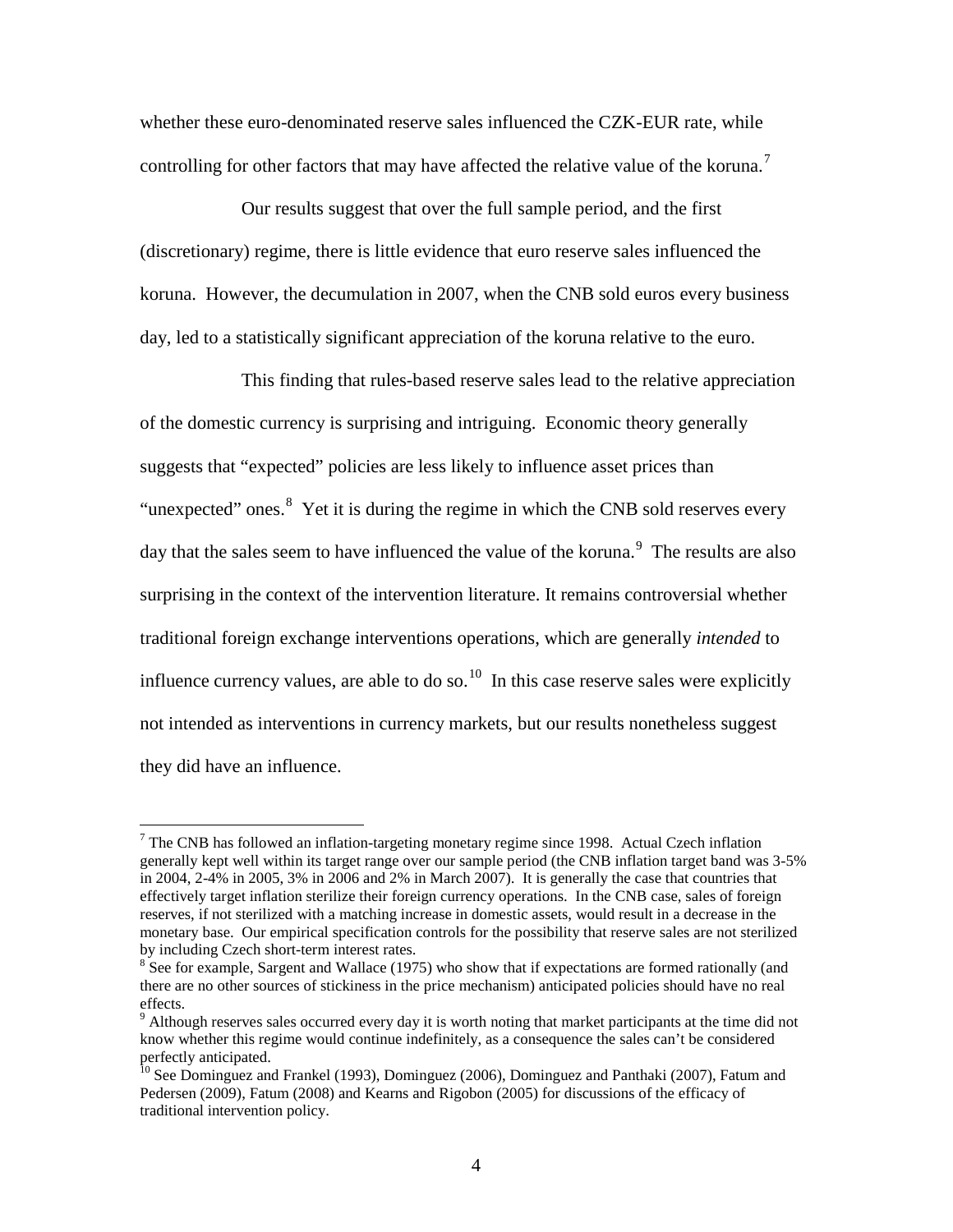This study examines the effects of Czech National Bank sales of eurodenominated reserves on the koruna. In the next section we describe the institutional context in which the Czech authorities decided to decumulate their foreign reserves. In section 3 we detail the intra-day data that we use to test the hypothesis that reserve decumulation leads to an appreciation of the domestic currency. Section 4 describes the econometric methodology that we use to take into account the seasonal features of intraday exchange rate movements and section 5 provides estimation results from regressions of CZK-EUR returns on CNB reserve sales. Section 6 provides robustness checks and our conclusions are in section 7.

#### **2. Institutional Aspects of CNB Reserve Sales**

Figure 1 shows that Czech reserve holdings during our sample period were high relative to other emerging market countries with similar per capita GDP. However, if we compare Czech reserve holdings to other Eastern European countries and Russia (figure 2); they are closer to the median, well below Poland and Russia, but higher than Hungary and Bulgaria. At the end of 2007, foreign exchange reserves represented approximately 83% of the CNB's assets, 57.4% were denominated in euros, and the return on these reserves was the CNB's most significant revenue item.<sup>[11](#page-5-0)</sup>

In their Annual Reports over the 2004-2007 period the CNB describes that it attempts to manage foreign exchange rate and interest rate risk on foreign reserves based on the requirement that the euro portfolio should not record a loss (in absolute terms and relative to an unspecified benchmark portfolio) in any moving twelve-month

<span id="page-5-0"></span> $11$  Annual Report of the Czech National Bank, 2004, 2005, 2006, 2007. [http://www.cnb.cz/en/about\\_cnb/performance/annual\\_reports/index.html](http://www.cnb.cz/en/about_cnb/performance/annual_reports/index.html)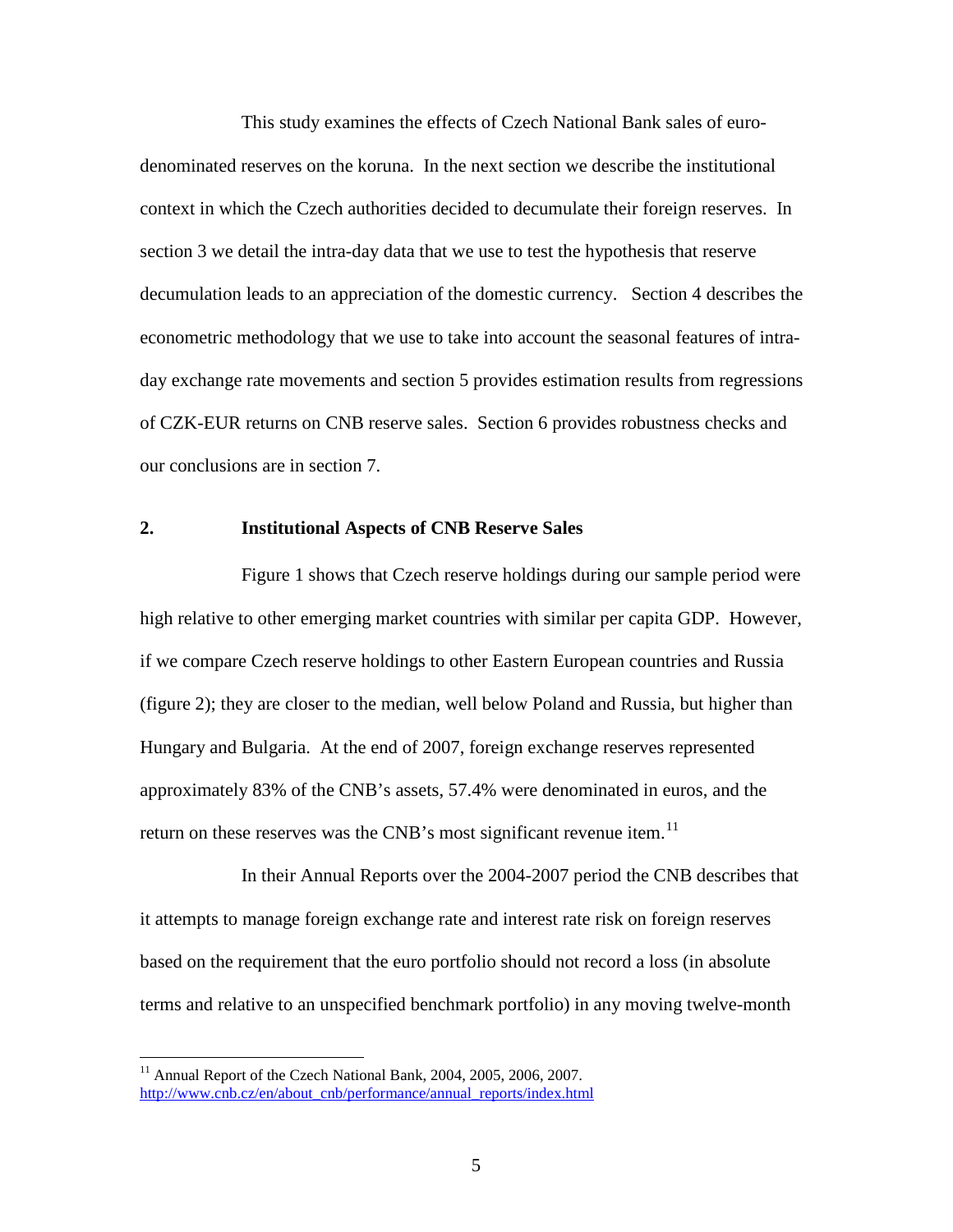period (the dollar portfolio criteria is that it not record a loss in any moving 36-month period). Figure 3 shows the evolution of the CZK-EUR rate from 1999 through the end of 2008. Over most of this period the koruna steadily appreciated against the euro. It is in this context that the CNB decided to sell euro-denominated reserve assets beginning in 2004.

While the CNB decision to sell euro-denominated reserves is documented in their Annual Reports starting in 2004 as well as IMF Article IV consultation reports, we were unable to find any publicly released detail on the implementation of this policy, in terms of the amount of reserves to be sold or the timing of the sales. The transaction data we obtained from the CNB indicates no discernable patterns of sales in terms of days of the week, time of day, or amounts in the first three years of our sample. We consequently describe the reserve sales in this period as belonging to a discretionary regime. Reserve sales occur on every business day by mid-2007, in three equal sized transactions, for identical amounts. The only unpredictable aspect of sales in this period is the intra-day timing of the three transactions. We describe reserve sales in this subperiod as rules-based.

The koruna's appreciation trend briefly reversed in the first half of 2007. The use of the koruna as a funding currency for carry trade operations can explain most of this turnaround. The ECB started tightening monetary policy in 2006 and relatively low interest rates in the Czech Republic led investors to borrow in koruna to finance the purchase of debt instruments in higher-yielding currencies (such as the Icelandic krona). In mid-2007 the CNB responded by tightening monetary policy, resulting in an unwinding of the koruna carry trade by mid-August. It is worth noting that the CNB

6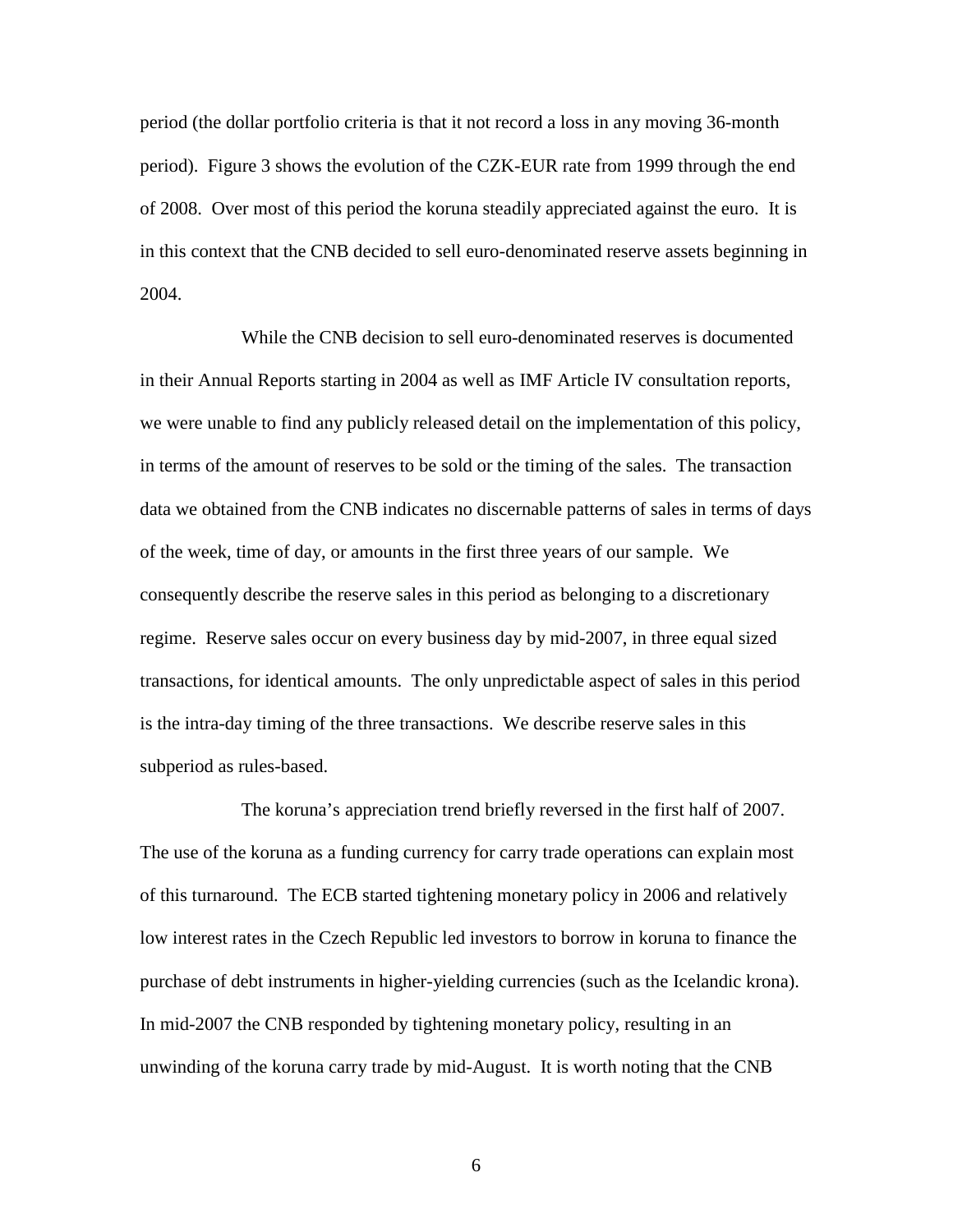continued to sell euro-denominated reserves under the rules-based regime during this brief period of koruna depreciation.

#### **3. Data**

The reserve data used in this study cover all CNB transactions over the 1 January 2004 to 23 November 2007 period. The data is provided by the CNB, and the sample period is determined by data availability. The data include transaction specific information: the euro value of each sale and the time-stamp to the nearest minute. During our sample period all CNB reserve transactions are sales of euro-denominated assets.

Table 1 provides descriptive statistics of the CNB reserve sales data.<sup>[12](#page-7-0)</sup> Our sample includes 498 days with reserve sales, and 1,048 intraday reserve sale transactions. The maximum intraday transaction is  $\epsilon$  million in 2004 and the minimum intraday transaction amount is  $\bigoplus$  million. The yearly cumulated amount of reserve sales ranges from  $\text{\textsterling}08$  million in 2006 to  $\text{\textsterling}07$  million in 2007. In percentage terms, relative to the total reserve stock, the CNB sales are quite small. For example, in 2007 the euro value of CNB reserves was  $\text{\textsterling}3.7$  billion, so total euro sales of  $\text{\textsterling}707$  million amounts to 3.5% of the total stock. Figure 4 shows that the koruna value of CNB reserve stocks fell by around 13% over this four year period, this decline in value is due both to the appreciation of the koruna and sales of reserves.

The high-frequency CZK-EUR exchange rate data is from GenesisFT, and covers the full 2004 to 2007 sample period. The data consists of quotes for the CZK-EUR spot rate at the end of every 15-minute interval over every 24-hour period. The rates are

<span id="page-7-0"></span> $12$  Given the confidential nature of the intra-day reserve sales, we do not display or describe the data in greater detail.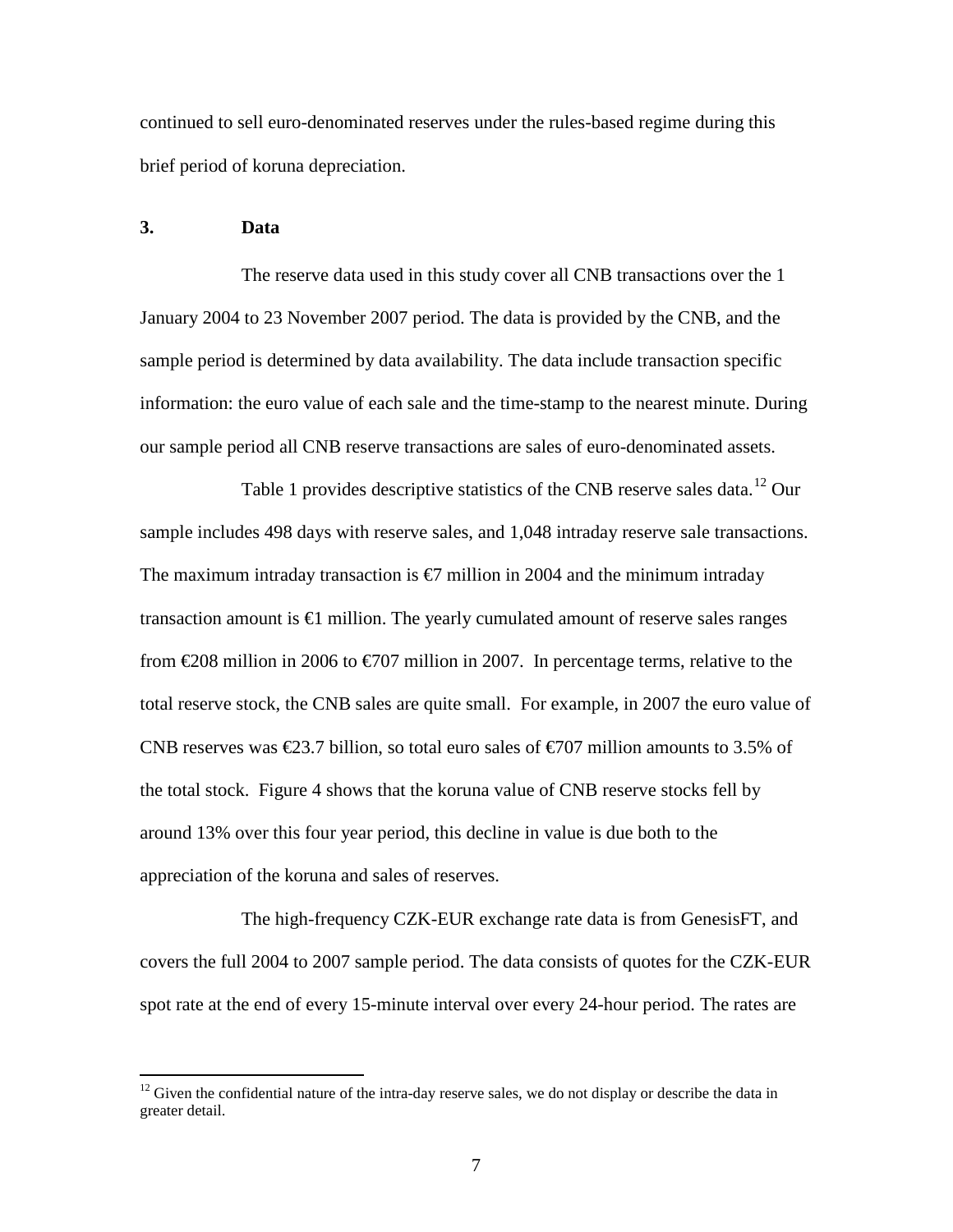indicative quotes posted by traders. We follow Dacorogna, Müller, Nagler, Olsen and Pictet (1993) and filter the data for anomalies and bad quotes.<sup>[13](#page-8-0)</sup>

Consistent with other intraday studies focusing on currency pairs with limited trading outside of local business hours (see Fatum and Pedersen 2009), we define a trading day in the Czech currency market to start at 8am (7.00 GMT+1) and finish at  $6$ pm (17.00 GMT+1).<sup>[14](#page-8-1)</sup> As a result, our analysis spans 1,005 trading days and a total of 41,205 15-minute observations. All CNB reserve sales transactions were carried out during Prague business hours, so that they are consistent with our trading day definition. While the exchange rate is quoted every 15 minutes, reserve transaction times were provided to the minute. We therefore cumulate reserve transactions in each 15-minute interval.

Czech and Euro-area interest rates, which are used as controls in our empirical analysis, are obtained from the websites of the CNB (www.cnb.cn/en) and the ECB (www.ecb.int), respectively. Time-stamped Czech and Euro-area macro announcements and preceding survey expectations are obtained from Bloomberg. Table 2 provides summary statistics for the CZK-EUR intraday exchange rate, the interest rates and the macro news.

#### **4. Econometric Methodology**

In order to take into account the long memory and intraday seasonality that characterizes high-frequency exchange rates, our baseline estimates of the response of the koruna exchange rates to CNB euro reserve sales follow the two-step weighted least

<span id="page-8-1"></span><span id="page-8-0"></span><sup>&</sup>lt;sup>13</sup> Intra-day transaction prices are not available for the CZK-EUR exchange rate market.<br><sup>14</sup> This definition of a trading day carries over naturally to a definition of a weekend, i.e. we define a weekend to start at 17.15 GMT+1 Friday and finish at 7.00 GMT+1 Monday.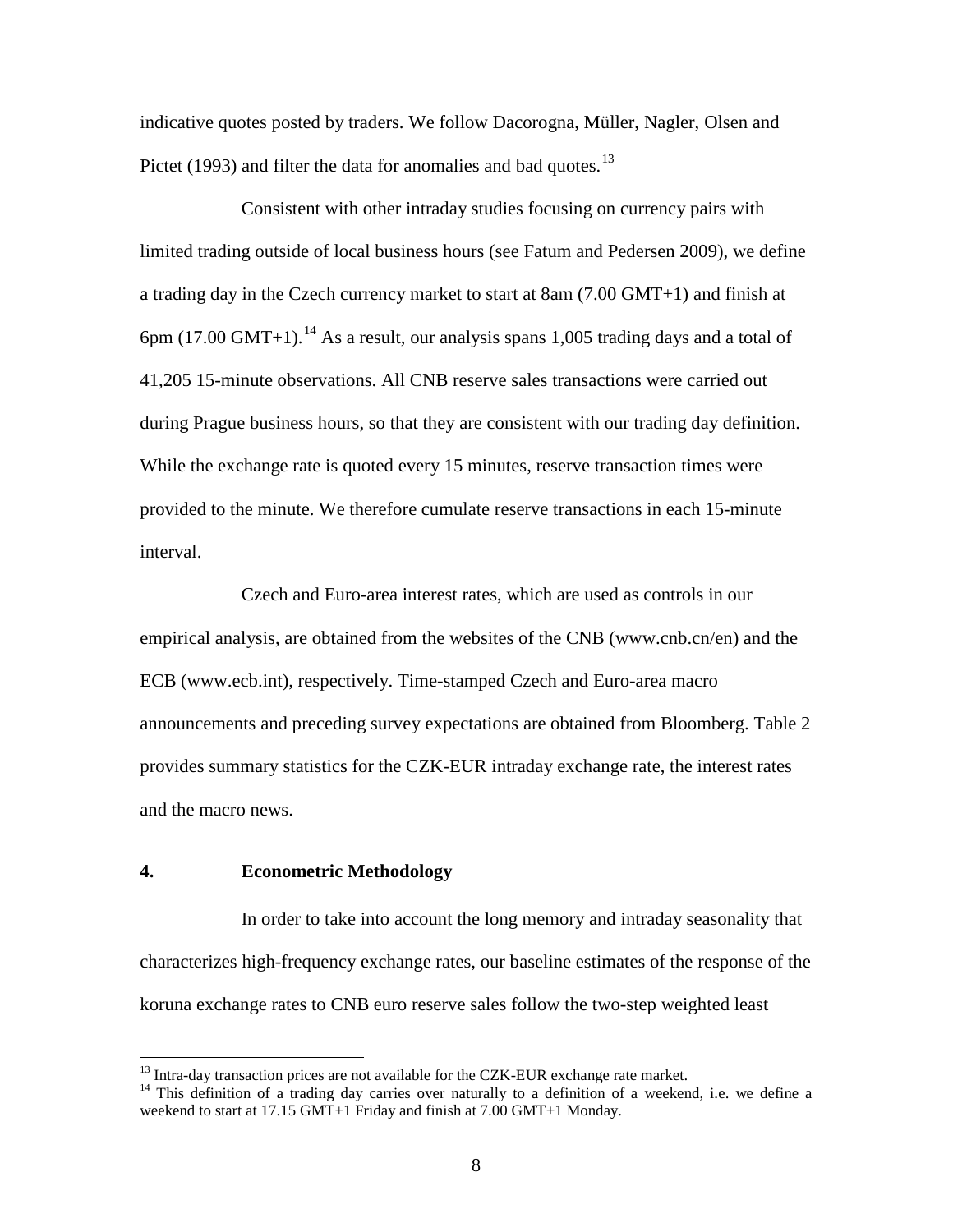squares (WLS) procedure developed by Andersen and Bollerslev (1998). Specifically, we model the response of the CZK-EUR exchange rate as a linear function of J lagged values of the exchange rate itself and the contemporaneous and K lags of the reserve sales variable,  $R_t$ :

(1) 
$$
s_{t} = \beta_{0} + \sum_{j=1}^{J} \beta_{j} s_{t-j} + \sum_{k=0}^{K} \gamma_{k} R_{t-k} + \varepsilon_{t}, t = 1...T
$$

where  $s_t$  is the first-difference in logs of the CZK-EUR spot exchange rate. As noted earlier, T=41,205. We include 3 lags (45 minutes) of CZK-EUR returns (J=3) based on the Schwartz and Akaike information criteria and include prior reserves sales in the previous 75 minutes  $(K=5)$ ; we vary the number of time lags in our robustness checks. The estimation procedure is as follows: first, we estimate equation (1) by OLS and obtain the estimated residuals,  $\hat{\varepsilon}$ , next we model the volatility pattern using these estimated residuals. We follow Andersen, Bollerslev, Diebold and Vega (2003) in using the following parameterization:

(2) 
$$
|\hat{\varepsilon}_t| = c + \alpha \frac{\hat{\sigma}_t}{\sqrt{n}} + \sum_{k=0}^K \beta_k R_{t-k} + \left( \sum_{q=1}^Q \delta_q \cos(\frac{q2\pi t}{40}) + \phi_q \sin(\frac{q2\pi t}{40}) \right) + u_t
$$

where the absolute value of the residuals in equation (1) proxies for volatility in the 15 minute interval *t*, *c* is a vector of normalizing constants, *n* is the number of intervals in a day (in our case 40),  $\hat{\sigma}_t$  is the one-day ahead volatility forecast for day *t* (i.e. the day that contains interval *t*), *q* is a specific intraday calendar effect, *Q* is the total number of calendar effects accounted for (*Q*=5, based on the Schwartz and the Akaike information criteria), and  $u_t$  denotes the residuals (assumed to be standard normal). We model the lower frequency intraday pattern (the first term after the vector of constants) using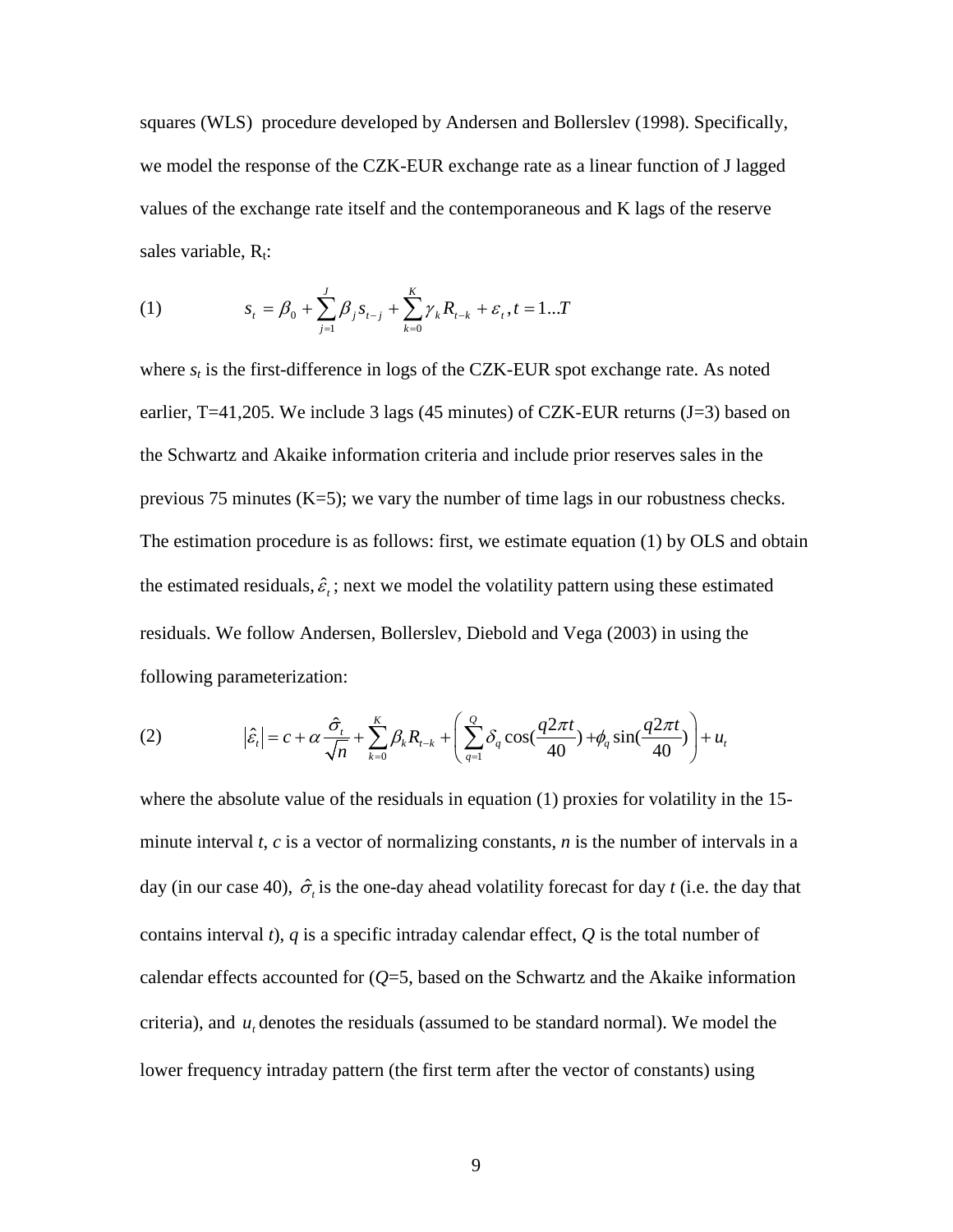realized volatility, and we model the higher frequency periodicity by inclusion of the Fourier flexible form (the terms in the parenthesis of equation 2).

In order to take into account the possibility that volatility is also influenced by macroeconomic news, we follow Andersen and Bollerslev (1998) and Andersen, Bollerslev, Diebold and Vega (2003), by including CNB reserve sales in the volatility equation.

#### **5. Results**

## 5.1 Baseline Estimations

We estimate the baseline WSL regression model over the full sample period, 1 January 2004 to 23 November 2007, as well as separately across the two sales regimes, the discretionary sales regime (1 January 2004 to 18 June 2007) and the rulesbased regime (19 June 2007 to 23 November 2007 period). A positive reserve transaction indicates a sale of euros (EUR) against koruna (CZK) and the exchange rate is measured in terms of CZK per EUR. Therefore, a negative reserve sale coefficient estimate or a negative cumulative effect of reserve sales would imply that sales of eurodenominated reserves are associated with an appreciation of the CZK vis-à-vis the EUR.

Tables 3 and 4 display the results of the benchmark estimations of equations (1) and (2), respectively. The first column of Table 3 shows that for the full sample the coefficient estimates associated with the first, third, and fourth lags of euro-denominated reserves sales are significant at either 95 or 90% significance levels, and these coefficients are of the expected negative sign (sales of euro-denominated reserves are associated with a CZK appreciation). The Wald test of the hypothesis that the (negative)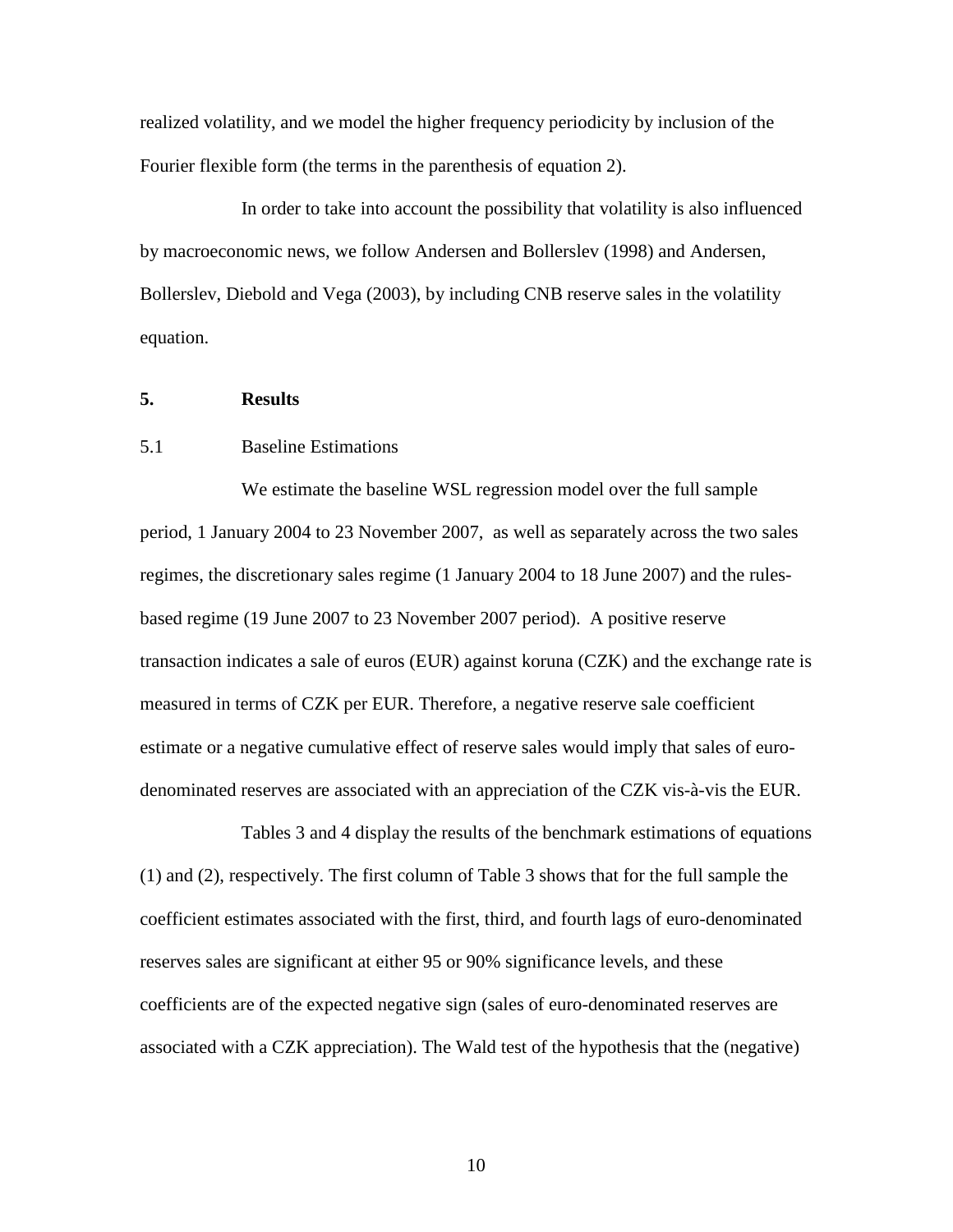sum of the estimated reserve sales coefficients is equal to zero is marginally rejected at 90% significance.

The discretionary sales regime (subsample 1) results shown in column 2 are similar to those found for the full sample, though we find that the cumulative (negative) effect of reserve sales is insignificant. These results suggest that during the first three years of discretionary reserve sales the CNB was able reduce its euro-denominated reserve holdings without adversely affecting the value, in domestic currency terms, of its remaining euro-denominated reserves.

However, this result is reversed in the rules-based regime in 2007. The subsample 2 results, shown in column 3, indicate that reserve sales significantly impact the CZK rate (at the 99% significance level). Further, the Wald test strongly rejects (again at the 99% significance level) that the (negative) sum of the estimated reserve sales coefficients is equal to zero. These estimates suggest that during sub-sample 2 CNB reserve sales influenced the CZK rate in the theoretically consistent but, from a policy perspective, undesired direction.

Table 4 displays the results of the estimation of the volatility model described in equation (2). Whether we estimate the volatility model across the full sample (column 1), sub-sample 1 (column 2), or sub-sample 3 (column 3), our results suggest that reserve sales are associated with reduced exchange rate volatility. While the realized volatility term associated with lower frequency periodicity is highly significant, the trigonometric terms are largely insignificant, suggesting an absence of intraday calendar effects.

11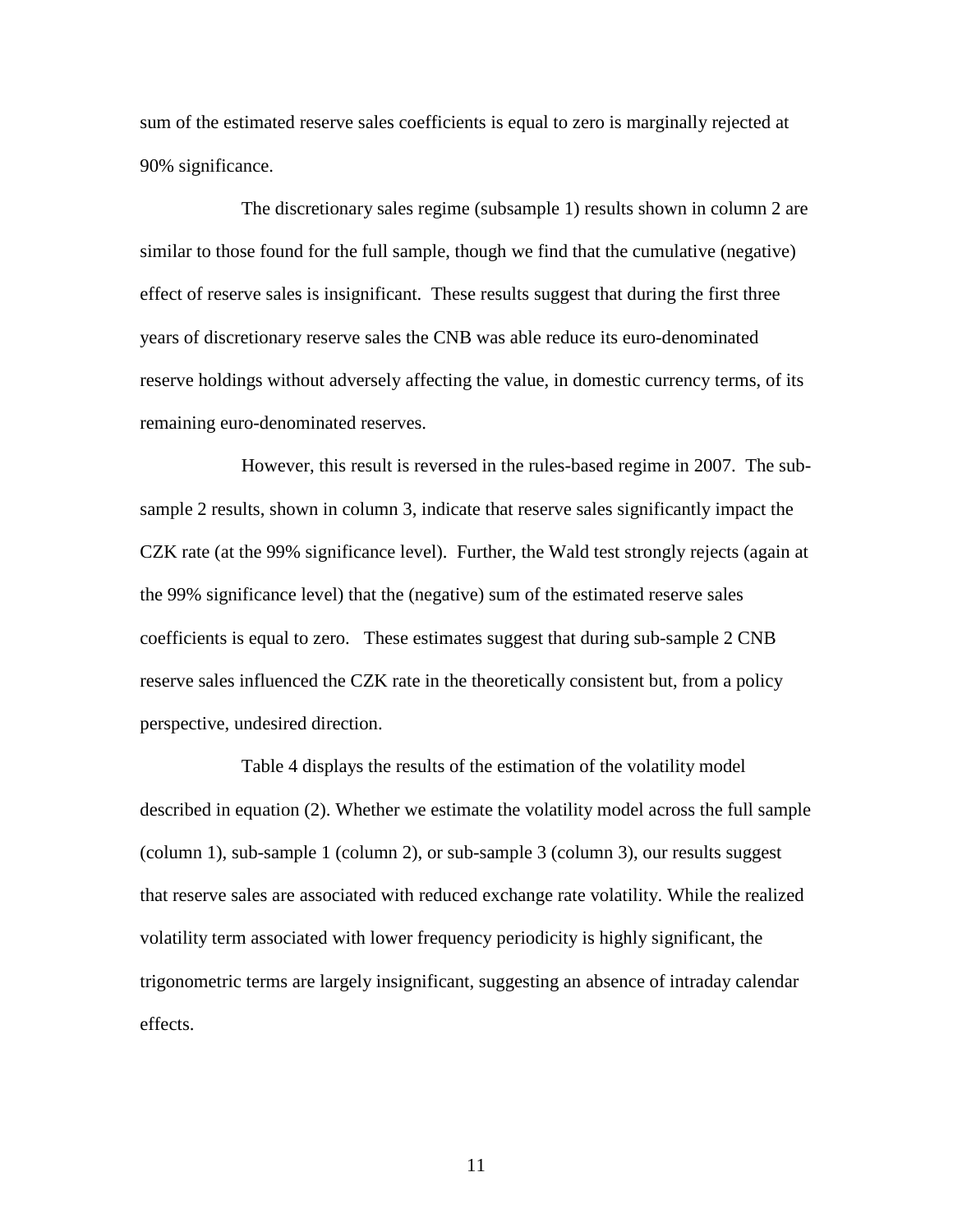#### 5.2 Reaction Functions and Unexpected Reserve Sales

It is possible that the specific timing of reserve sales transactions - for subsample 1 in terms of intraday timing as well as in terms of the specific days on which reserve sales occur, and for sub-sample 2 in regards only to intraday timing – is influenced by both the contemporaneous exchange rate movement (i.e. the change in the exchange rate that occurs over the 15-minute interval within which a reserve sale is carried out) and the recent (lagged) exchange rate movements. Furthermore, a close inspection of the reserve sales data reveals that reserve sales transactions tend to be episodic both across days and within days, suggesting that current reserve sales are significantly correlated with recent (lagged) reserve sales. As a result, our reserve sales variable may contain an expected component that, if unaccounted for, will lead to an underestimation of the true effect of reserve sales on exchange rates. In other words, despite the high-frequency of our data, our study may not be immune to endogeneity.

In order to control for this potential endogeneity, we follow the daily data studies by Humpage (1999) and Namalendran and Naranjo (2000) and the intraday study by Fatum and Pedersen (2009). We first estimate a CNB reserve sales reaction function in order to capture the expected component of reserve sales. We then use the residuals from the reserve sales reaction function estimation (i.e. we subtract the expected component of reserve sales from the actual reserve sales) as a measure of unexpected reserve sales. In this way we can obtain an estimate of the influence of unexpected CNB reserve sales on the CZK-EUR exchange rate that is free of simultaneity bias.

The results of the reaction function estimation are provided in Table 5. The table shows that for sub-sample 1, the coefficient on the exchange rate is positive and

12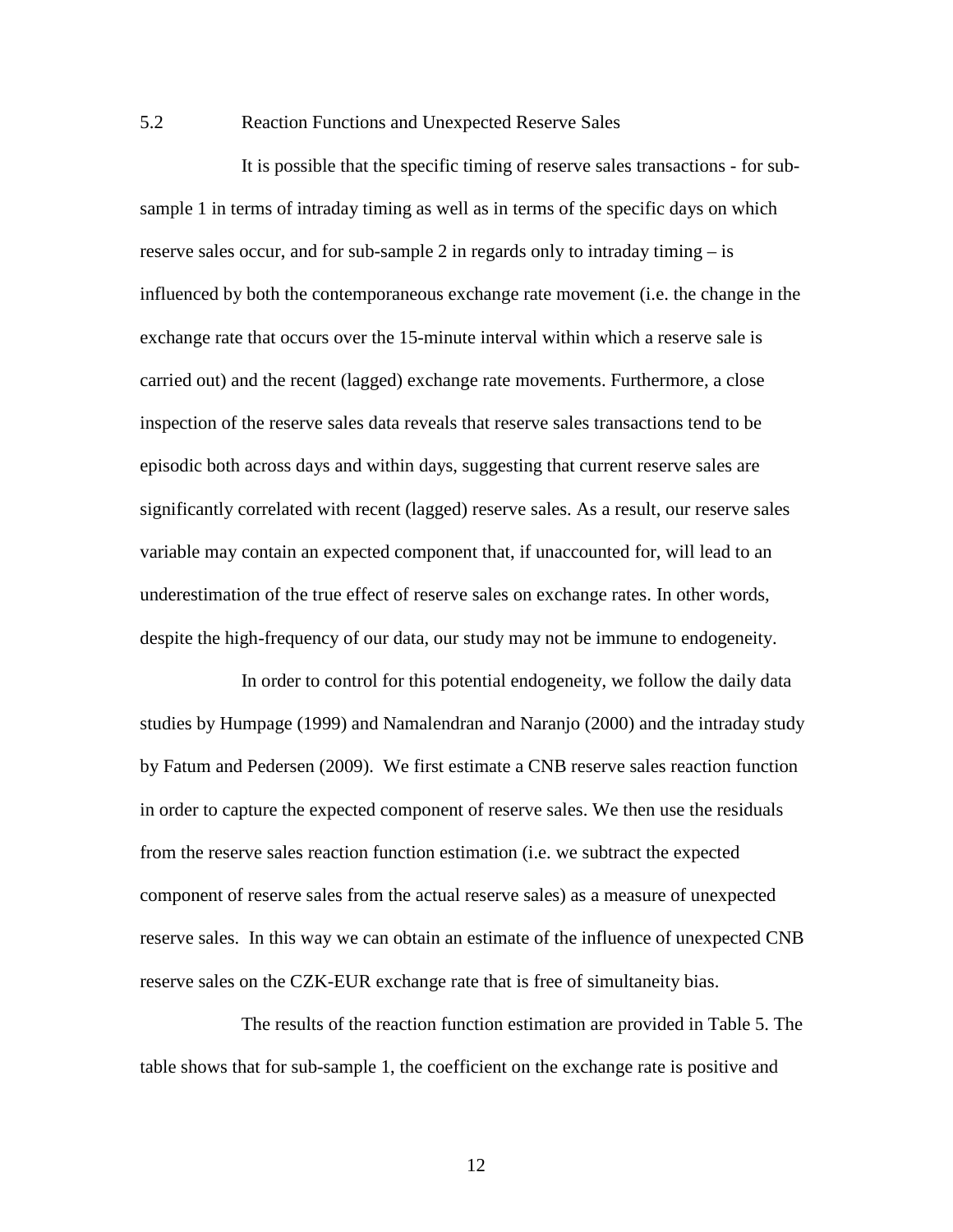highly significant, i.e. a depreciation of the CZK increases the odds of seeing a reserve sale transaction carried out within the following hour. The positive and significant coefficient on lagged reserve sales confirm the observed clustering of sales, i.e. once a reserve sale transaction is carried out the likelihood of another reserve sale increases. Interestingly, the sub-sample 2 reaction function results are markedly different, confirming that a change in CNB sale strategy took place. First, lagged exchange rate movements no longer help predict reserve sales, implying that sales are no longer aimed at timing the market. Second, while the first lag of reserve sales is still significant and positive, the remaining significant lags are negative, suggesting that unless a reserve sale is immediately followed by another transaction, the likelihood of seeing more sales decreases. These results are consistent with the fact that during sub-sample 2 it is always the case that three reserve sales occur on each business day.

The results of the re-estimation of the conditional mean model described in Equation (1) using unexpected reserve sales in place of the actual reserve sales are provided in Table 6. The results are qualitatively similar to the baseline estimation results that are carried out without controlling for endogeneity (Table 3).<sup>[15](#page-13-0)</sup>

#### 5.3 Macro News

In order to ensure that the estimated effects of reserve sales are not tainted by the coincidental arrival of macro news, we extend our analysis to include timestamped Czech and Euro-area macro news. Specifically, we include official macroeconomic announcements pertaining to changes in the Czech monetary policy rate (CZMONPOL) and surprises in Czech CPI (CZCPIYOY and CZCPIMOM), PPI

<span id="page-13-0"></span> $15$  This is, of course, unsurprising given that the explanatory power, as measured using R-square, is low across both the sub-sample reaction function estimations.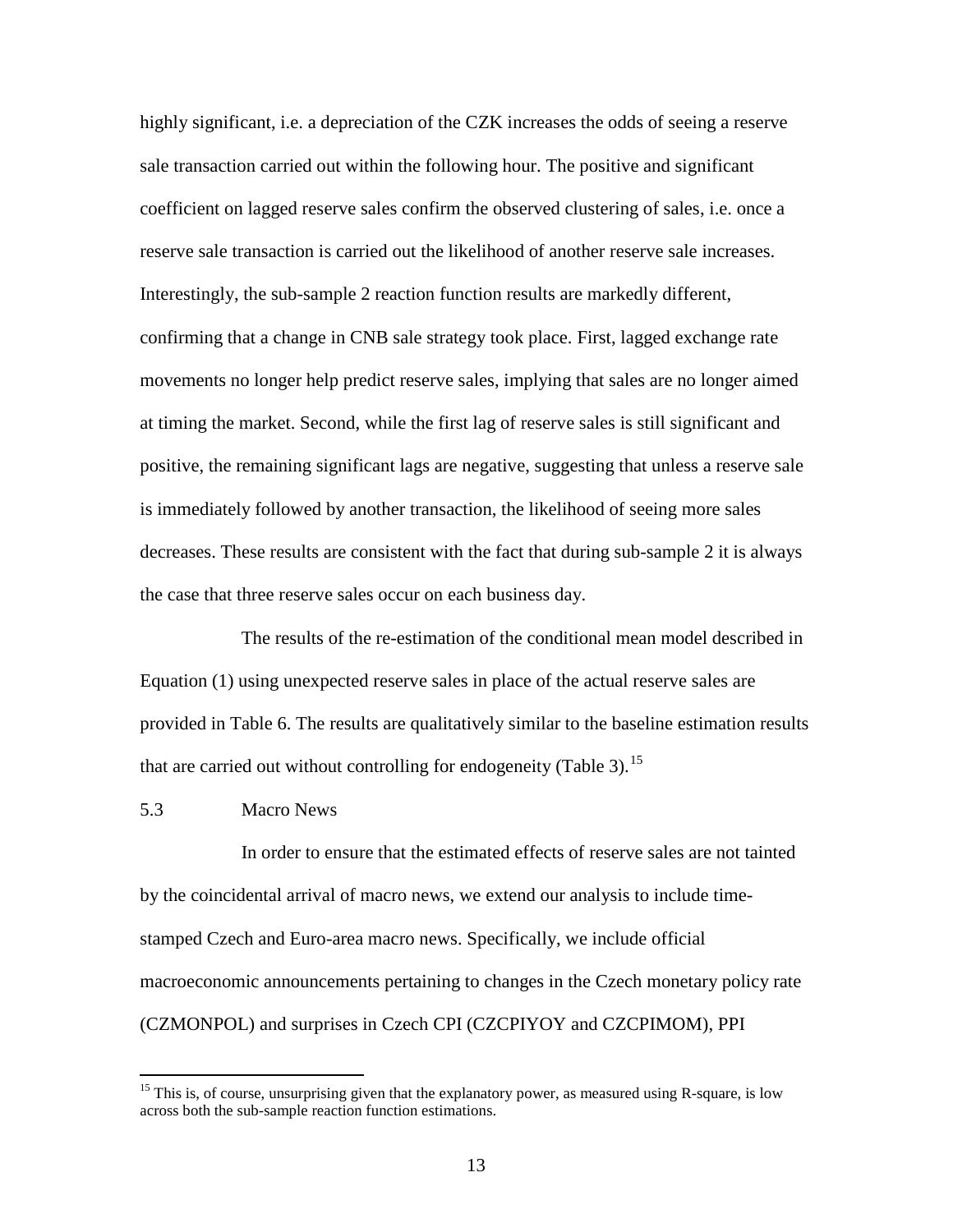(CZPPIMOM), industrial production (CZINDPROD), unemployment (CZUNEMP) and trade balance (CZTB); as well as changes in the Euro-area monetary policy rate (EURMONPOL) and surprises in Euro-area CPI (EURCPIYOY), PPI (EURPPIYOY and EURPPIMOM), GDP (EURGDP), and unemployment (EURUNEMP).

We measure macro surprises as the difference between the macro announcement and the preceding survey expectation obtained from Bloomberg. We follow Andersen, Bollerslev, Diebold and Vega (2003, 2007) and others by standardizing the macro news variables (i.e. for each news variable we divide the surprise by its sample standard deviation). Almeida, Goodhart, and Payne (1998) and Andersen, Bollerslev, Diebold and Vega (2003) show that the conditional mean of the exchange rate generally adjusts immediately in response to macro news, thus we only control for contemporaneous macro news. [16](#page-14-0)

The estimated results of re-running equations (1) and (2) with the macro news variables included are shown in Table 7.<sup>[17](#page-14-1)</sup> The estimated coefficients indicate that, with few exceptions, macro surprises exert no significant influence on the CZK-EUR exchange rate. Of more importance to our research question, the table also shows that the inclusion of macro news does not in any way change the previously reported results regarding the influence of reserve sales on currency values.

<span id="page-14-0"></span><sup>&</sup>lt;sup>16</sup> In another set of estimations we include the first lag of macro news as well, to take into account the possibility of slower adjustment in this market, and find the results to be unchanged. These estimation results are not shown for brevity but are available from the authors upon request.

<span id="page-14-1"></span> $17$  Due to the relatively short duration of the second sub-sample only a limited number of non-zero macro news data points are included in the estimations.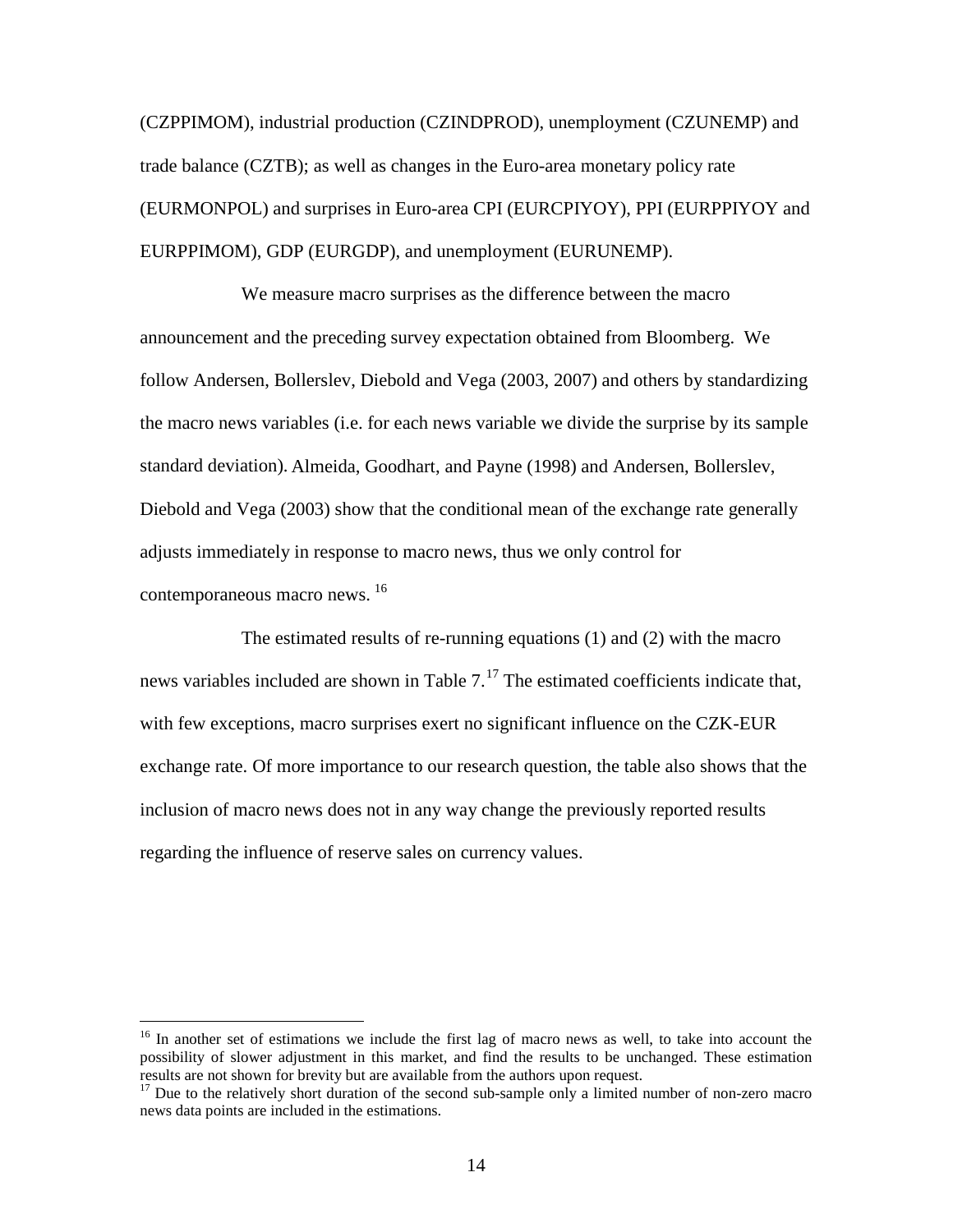#### **6. Robustness**

In order to test the robustness of our results, we carry out the analysis using a different econometric procedure, a different reserve sales lag-structure, a different subsample demarcation point, and a different trading day definition. Additionally, we investigate whether the reserve sales are anticipated by traders by testing for lead effects $18$ 

First, the gain in efficiency from the WLS procedure is potentially costly in terms of inconsistent estimates if the residuals from the initial estimation of equation (1) are improperly fitted in the volatility model described by equation (2). In order to address this potential concern we also estimate the baseline model using heteroskedasticity- and serial-correlation consistent (HAC) standard errors (i.e. we re-estimate equation (1) using HAC errors). The HAC results are qualitatively identical to the conditional mean results based on the two-step WLS procedure.

Second, in order to test for delayed effects of reserve sales beyond the 5th lag captured by our baseline model, we re-estimate our models with an additional 4 lags (60 minutes) of reserve sales included. These estimates confirm that reserve sales are only significantly associated with an appreciation of the CZK in subsample 2. Furthermore, none of the additional reserve sales lags (lags 6 through 9) are individually significant, and a separate test of the hypothesis that the sum of the reserve sales coefficients for lags 6 through 9 equals zero is not rejected.

Third, we change the sub-sample demarcation point. The hitherto employed demarcation point of June 19, 2007 is both natural and well-defined because, as discussed

<span id="page-15-0"></span><sup>&</sup>lt;sup>18</sup> Estimation results for the robustness analyses described in this section are available from the authors upon request.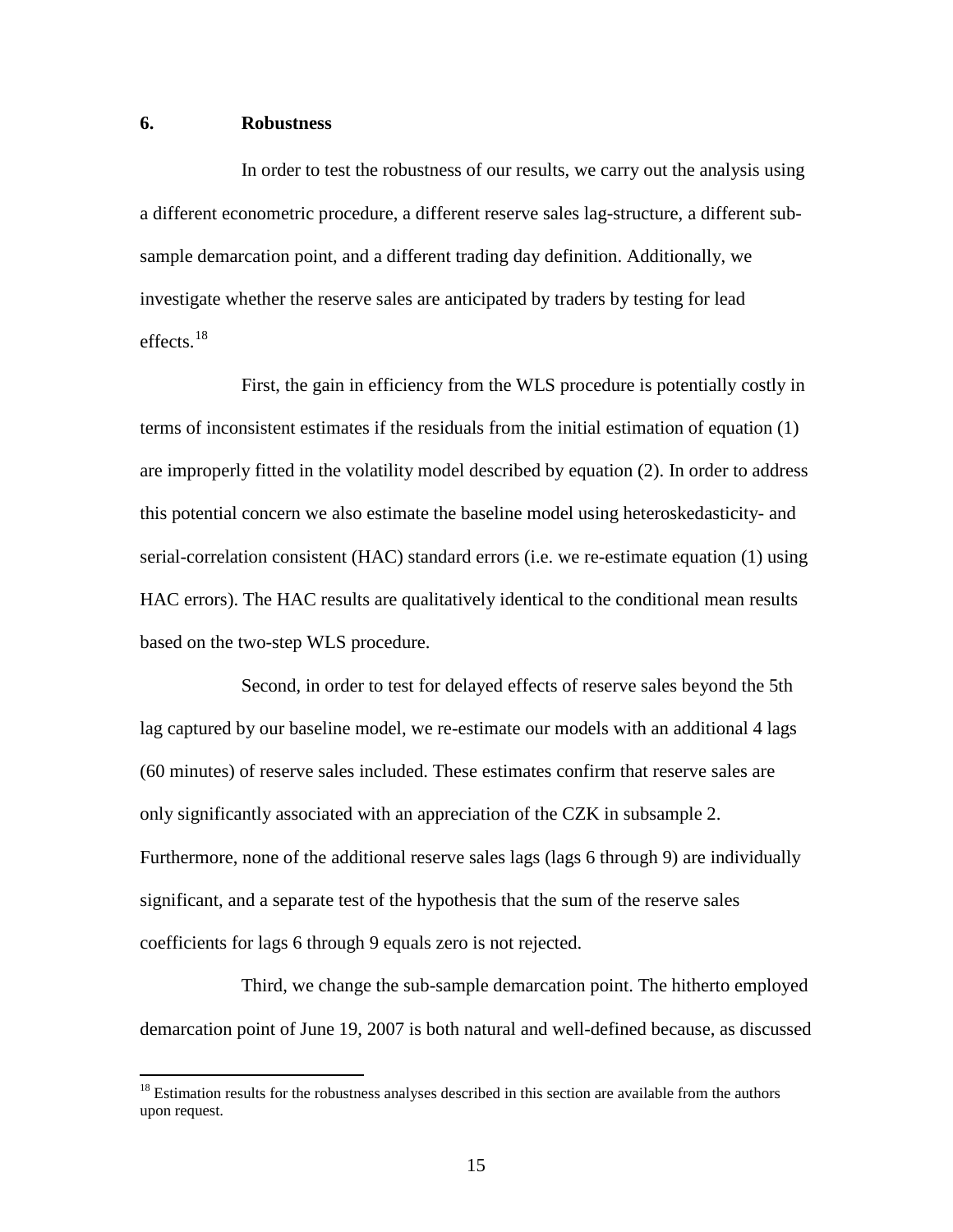previously, it is based on when the CNB switched to a rules-based regime of carrying out exactly three reserve sales transactions of the same size on any given business day. However, since the reserve sales frequency increased substantially by the beginning of 2007 (although not to the point of daily sales of identical magnitudes), we test the robustness of our results by employing as an alternative demarcation point 7 January 2007. While the overall fit of the model deteriorates slightly when estimated across the alternatively defined (and thus extended) sub-sample 2, the results remain qualitatively unchanged: sub-sample 1 reserve sales have no detectable influence on the exchange rate while sub-sample 2 sales are, on average, systematically associated with an appreciation of the CZK vis-à-vis the EUR.<sup>[19](#page-16-0)</sup>

Fourth, in order to ensure that the possibility of abnormal trading activity at either the beginning or the end of the trading day is not affecting our results we respectively shrink and expand our trading day definition by 60 minutes, i.e. we first redo the baseline estimations with a trading day defined to start at 7:30am (6.30 GMT+1) and finish at 6:30pm (17.30 GMT+1) and, subsequently, a trading day defined to start at 8:30am (7.30 GMT+1) and finish at 5:30pm (16.30 GMT+1).<sup>[20](#page-16-1)</sup> The estimation results associated with these alternative trading day definitions are qualitatively identical to the previously discussed results.

Fifth, we address the possibility that the market anticipates and, therefore, systematically prices in the effect of the reserve sales prior to their occurrence by testing

<span id="page-16-0"></span><sup>&</sup>lt;sup>19</sup> We also momentarily disregard any institutional insights and visually detectable data structure in order to test for an unknown break-point (see Andrews 1993). The Andrews test identifies a break-point on 9 November 2006. When we use this demarcation point to distinguish our two subsamples our results remain robust. This is not surprising given that there are only two reserve sales days between 9 November 2006 and 7 January 2007.

<span id="page-16-1"></span> $20$  When we shrink the trading day definition two end-of-day reserve sales transactions are excluded from the analysis.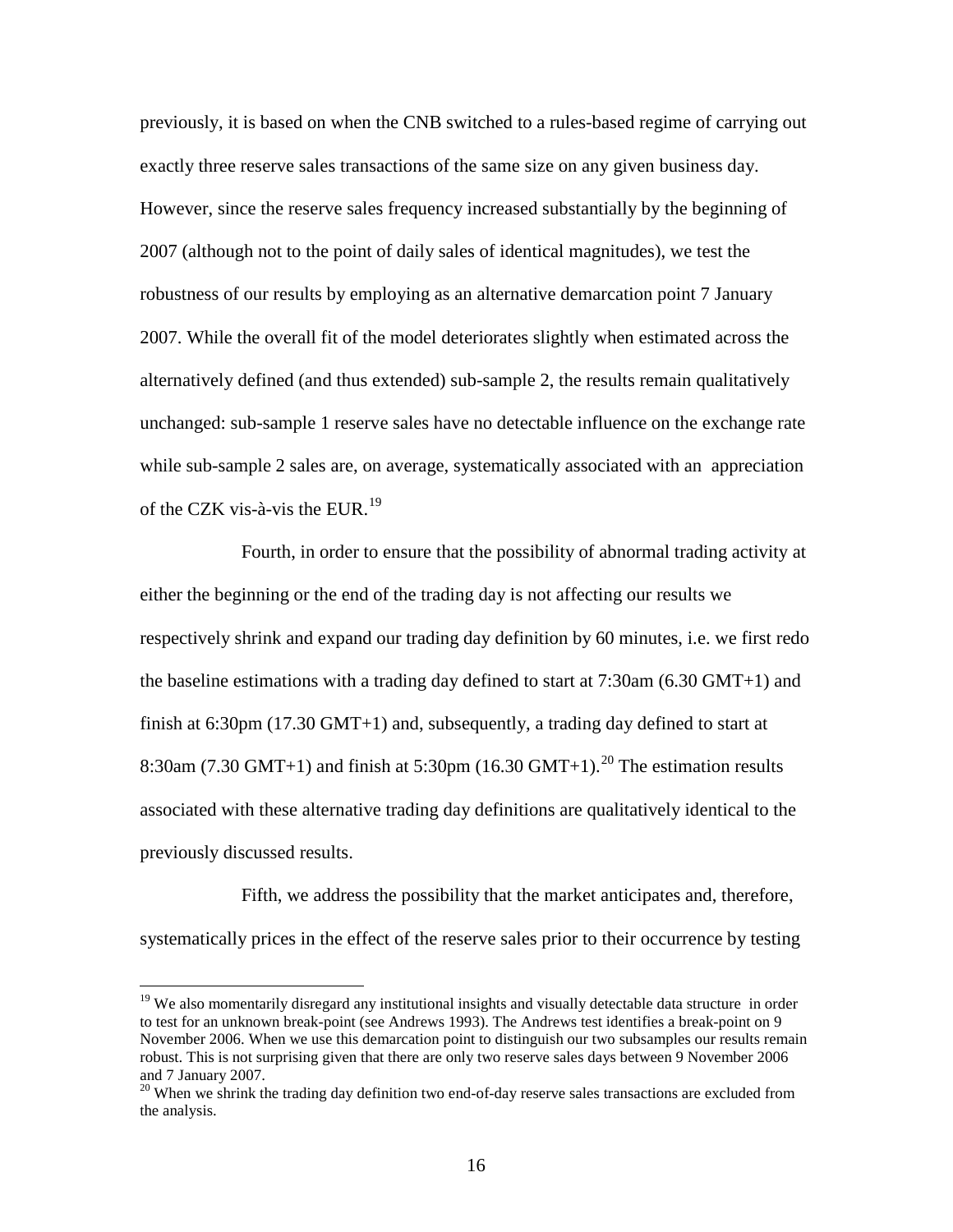for the presence of lead effects of reserve sales. Specifically, we add two (30 minutes) and, subsequently, five leads (75 minutes) of reserve sales to the baseline conditional mean model (Equation 1), and test whether the respective sums of leads (two or five leads) are significantly different from zero. Whether testing for lead effects of reserve sales across the full sample or separately across either of the two sub-samples, we find no evidence of cumulative lead effects.

#### **7. Conclusion**

Economists have long studied the question of optimal reserve holdings by governments. Foreign reserve stocks have risen dramatically for many developing countries in recent years, in large part motivated by the desire for precautionary selfinsurance. However, one of the negative consequences of large accumulations of reserves denominated in foreign currency for these countries is the risk of valuation losses. In this paper we examine the implications of systematic reserve decumulation, intended to mitigate valuation losses, on domestic currency movements. Our findings are striking. We find little evidence that reserve decumulation influences the exchange rate when sales are carried out on a discretionary basis. By contrast, our results show that when these sales are carried out in a rules-based manner – identical amounts sold every business day – a significant appreciation of the domestic currency follows. The economic significance of this appreciation is not negligible. The estimates suggest that the cummulative effect on the CZK of Czech National Bank euro-denominated reserve sales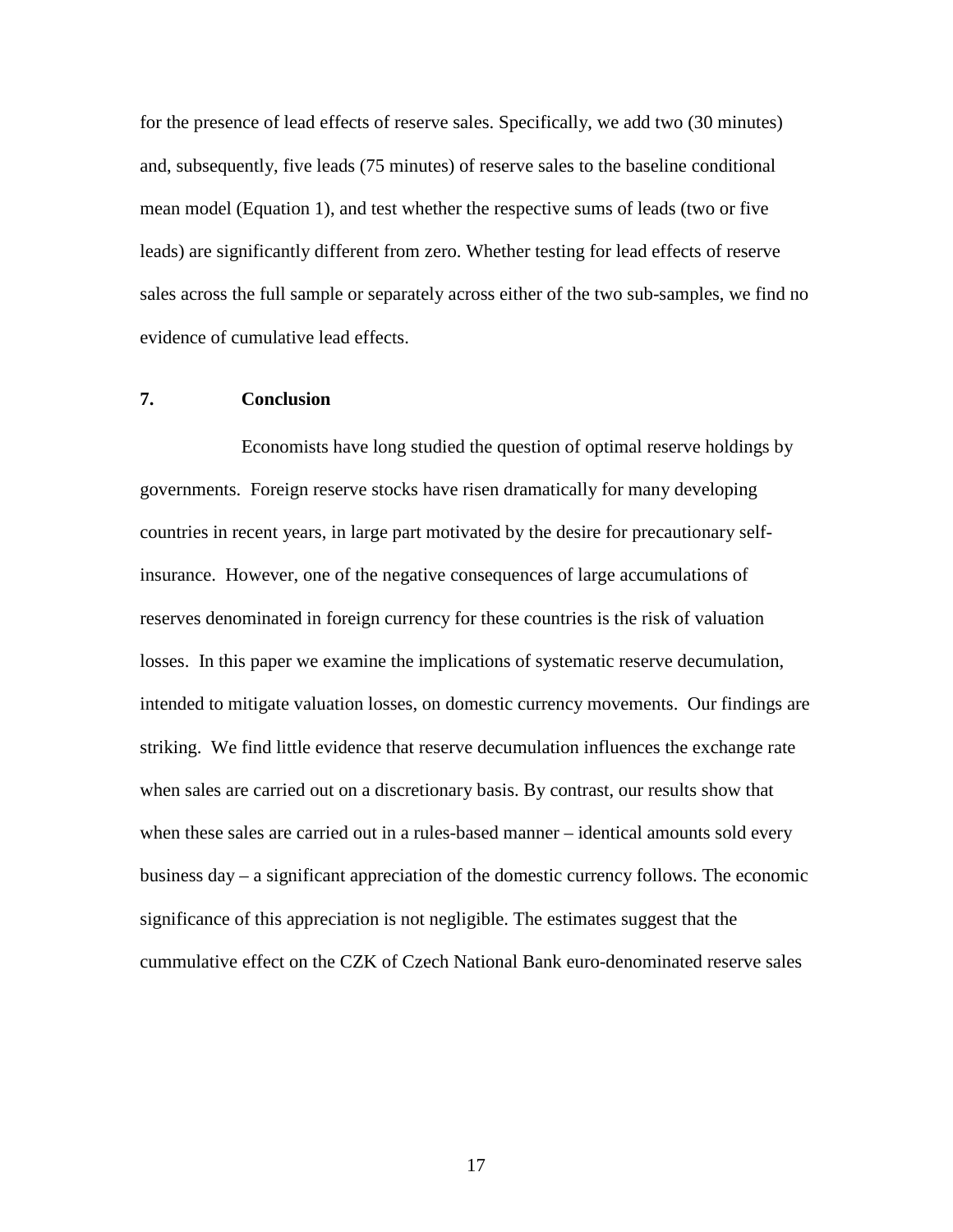in 2007 (of approximately  $\epsilon$ 700 million) led to a 4.9% appreciation of the koruna relative to the euro. $21$ 

Our estimates of the effects of reserve decumulation by the Czech authorities are qualitatively similar to estimates in the literature of the effects of intervention in currency markets, even though the CNB explicitly did not intend to influence the value of the koruna with these operations. Dominguez and Frankel (1993) find that a \$100 million purchase by the Fed leads to a 1.6% appreciation of the dollar, while Kearns and Rigobon (2005) find that a \$100 million purchase of AUD by the Australian Central Bank leads to a 1.8% appreciation of the AUD, and a Bank of Japan purchase of \$100 million JPY leads to a .2% appreciation of the JPY.

It is important to note that the reserve decumulation we study in this project occurs over a time period in which the CNB and its currency, the koruna, was not in crisis. Indeed, the reason the Czech monetary authority decided to impliment a decumulation strategy in 2004 was because the koruna was strong relative to the underlying currencies (particularly the euro) denominating the Czech reserve portfolio. Our results are therefore not indicative of what might happen in reaction to reserve depletion during a currency crisis.

While Czech foreign reserve stocks are large relative to other countries with similiar per capita GDP, they are dwarfed by China's massive stock of dollardenominated reserves. Moreover, the potential valuation losses for China if its currency, the yuan, begins to appreciate relative to the dollar (something the Chinese government has recently suggested it may allow) are enormous. It is for this reason that it is

<span id="page-18-0"></span><sup>&</sup>lt;sup>21</sup> The coefficient associated with the effect of reserve sales for sub-sample 2 is  $-72.42(10E6)$ , which indicates that a €100 million reserve sale corresponds, on average, to a 0.7% appreciation of the CZK..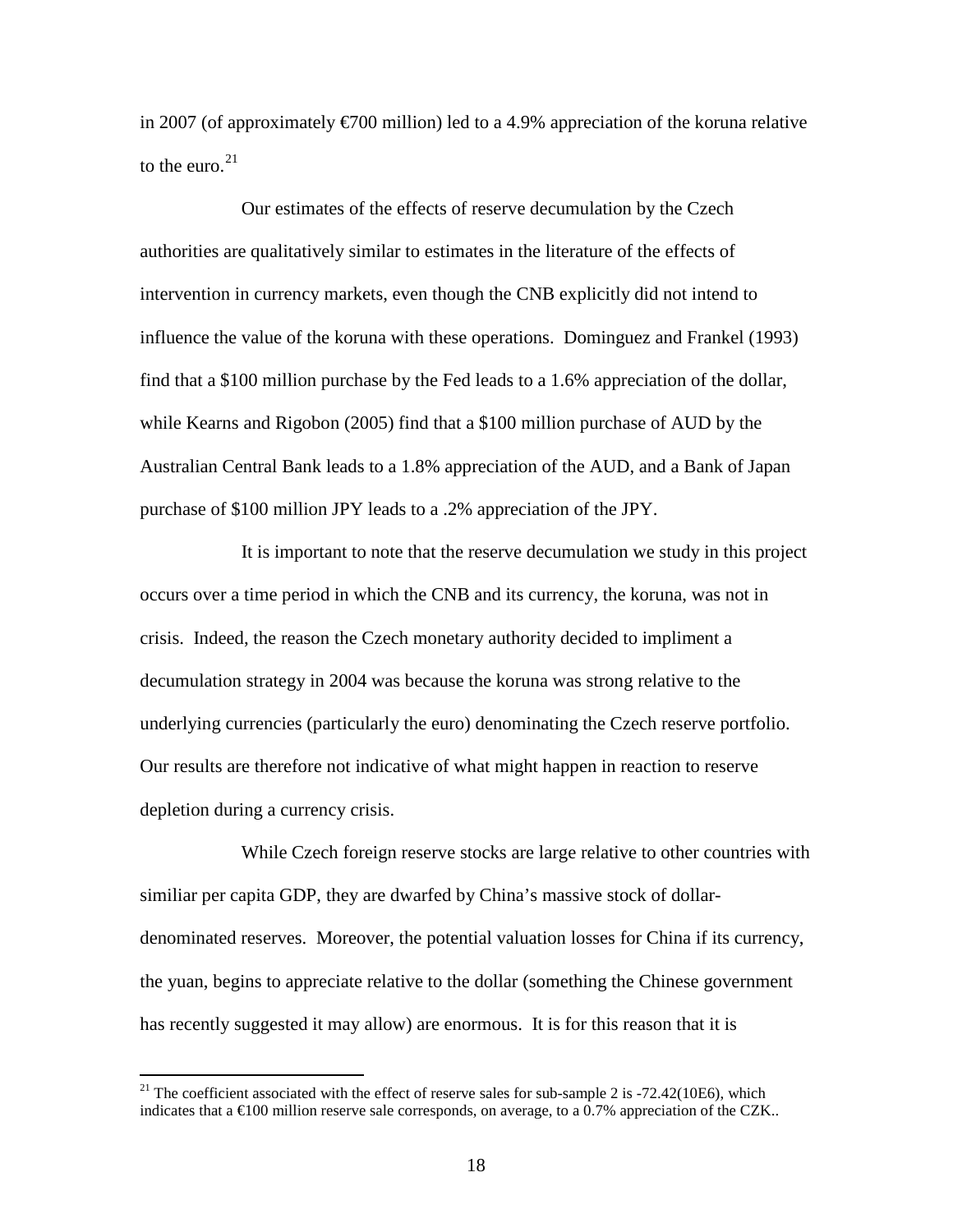interesting to consider what our coefficient estimates would suggest for China if it were to impliment the CNB's decumulation strategy for a fraction of its dollar-denominated reserve assets. On a daily basis CNB euro sales in 2007 were roughly .2 percent of average CZK turnover in the euro market.<sup>[22](#page-19-0)</sup> Daily average yuan (CNY) turnover in the dollar market was \$9,153 million in 2007 (which was roughly 5 times higher than CZK turnover in the euro market). If we calibrate China's hypothetical dollar reserve sales to be similar in scale to those by the CNB in terms of the size of the yuan-dollar market, resulting in sales of \$18 million per day, this decumulation policy would trigger a daily appreciation of .02% for the yuan. The annual effect of a years' worth of such daily sales would result in a 4.4% appreciation of the yuan (e.g. the CNY-USD rate would fall from 6.8 to 6.5).<sup>[23](#page-19-1)</sup> These calculations are based on the assumption that the Chinese government publicly pre-announces the decumulation policy, that it systematically sells dollar assets every day, and that it allows the yuan to appreciate. On the other hand, if China instead followed the initial Czech approach to decumulation, selling reserves in a more discretionary manner, our findings suggest that it might be possible for China to likewise shed dollar assets without impacting the yuan exchange rate. Our priors are that the likely reaction of markets to a gradual decumulation of dollar-denominated reserve assets by China would likely lie somewhere between these two estimates.

<span id="page-19-0"></span> $22$  Average daily CZK turnover in the Euro market was \$1,902 million in 2007. See, BIS Triennial Central Bank Survey of Foreign Exchange and Derivatives Market Activity in 2007,

<span id="page-19-1"></span><http://www.bis.org/publ/rpfxf07t.htm> Statistical Annex Table E.4, pp 66.<br><sup>23</sup> A years' worth of \$18 million sales is \$4 billion ( 220 x \$18m), or roughly .2% of China's \$2.4 trillion reserve stock.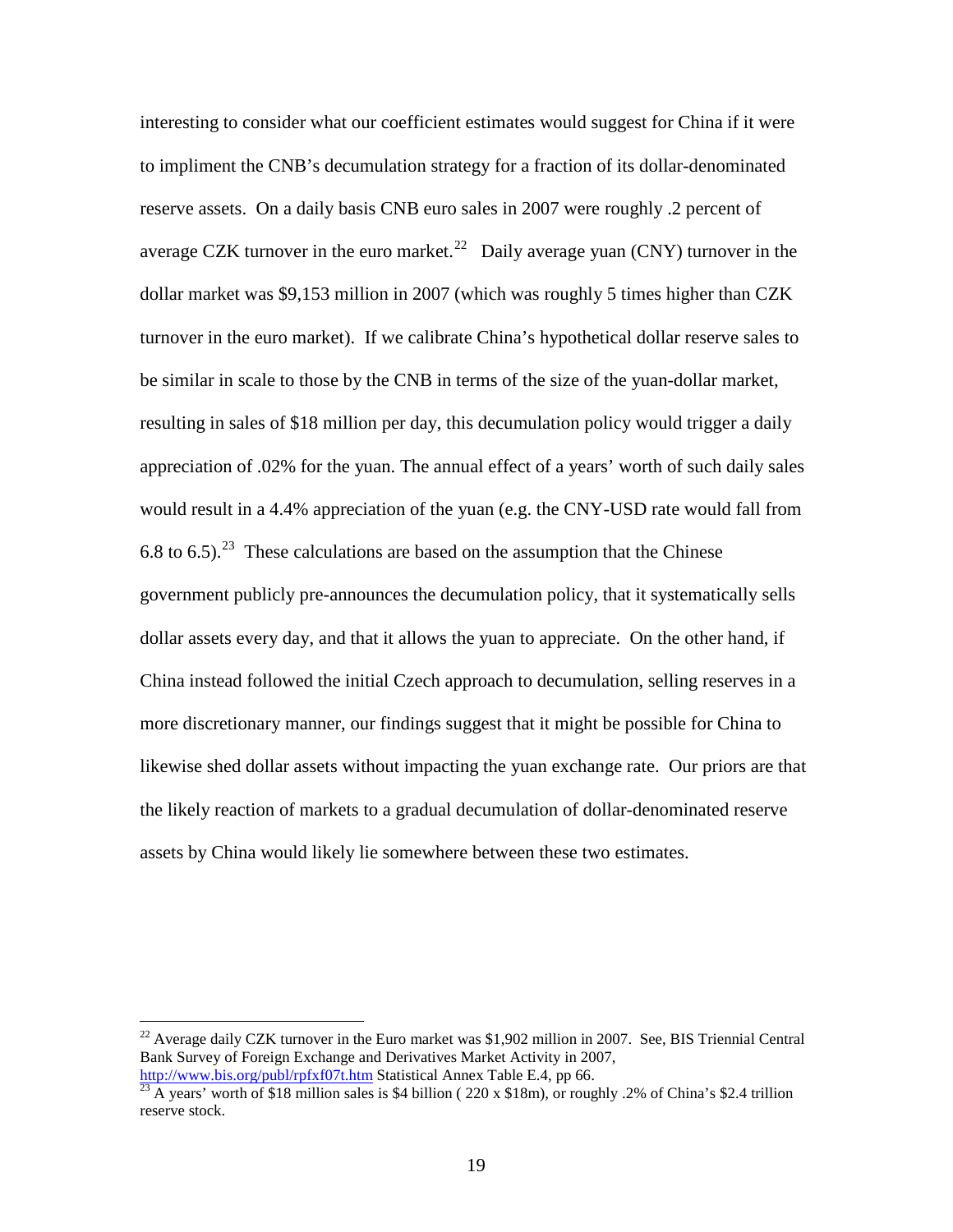## **References**

Almeida, Alvaro, Charles Goodhart and Richard Payne (1998). "The Effects of Macroeconomic News on High Frequency Exchange Rate Behavior," Journal of Financial and Quantitative Analysis 33, 383-408.

Andersen, Torben G. and Tim Bollerslev (1998). "Deutsche Mark-Dollar Volatility: Intraday Activity Patterns, Macroeconomic Announcements, and Longer-Run Dependencies," Journal of Finance 53, 219-265.

Andersen, Torben G., Tim Bollerslev, Francis X. Diebold, and Clara Vega (2003). "Micro Effects of Macro Announcements: Real-Time Price Discovery in Foreign Exchange," American Economic Review 93, 38-62.

Andersen, Torben G., Tim Bollerslev, Francis X. Diebold, and Clara Vega (2007). "Real-Time Price Discovery in Global Stock, Bond and Foreign Exchange Markets," Journal of International Economics 73, 251-277.

Andrews, D. W. K. (1993). "Tests for Parameter Instability and Structural Change with Unknown Change Point," Econometrica 61, 821-856.

Disyatat, Dis and Gabriele Galati (2007). "The Effectiveness of Foreign Exchange Intervention in Emerging Market Countries: Evidence from the Czech Koruna," Journal of International Money and Finance, 26, 383-402.

Dominguez, Kathryn (2010). "International Reserves and Underdeveloped Capital Markets," in NBER International Seminar on Macroeconomics 2009, edited by Lucrezia Reichlin and Kenneth West, University of Chicago Press for the NBER, 193-221.

Dominguez, Kathryn (2006). "When do Central Bank Interventions Influence Intra-daily and Longer-term Exchange Rate Movements?" Journal of International Money and Finance, 25, 1051-1071.

Dominguez, Kathryn and Freyan Panthaki (2007). "The Influence of Actual and Unrequited Interventions," International Journal of Finance and Economics, 12, 171-200.

Dominguez, Kathryn and Jeffrey Frankel (1993). Does Exchange Rate Intervention Work?, Institute for International Economics, Washington, D.C..

Egert, Balazs and Lubos Komarek (2006). "Foreign Exchange Interventions and Interest Rate Policy in the Czech Republic: Hand in Glove?" Economic Systems vol. 30, 121- 140.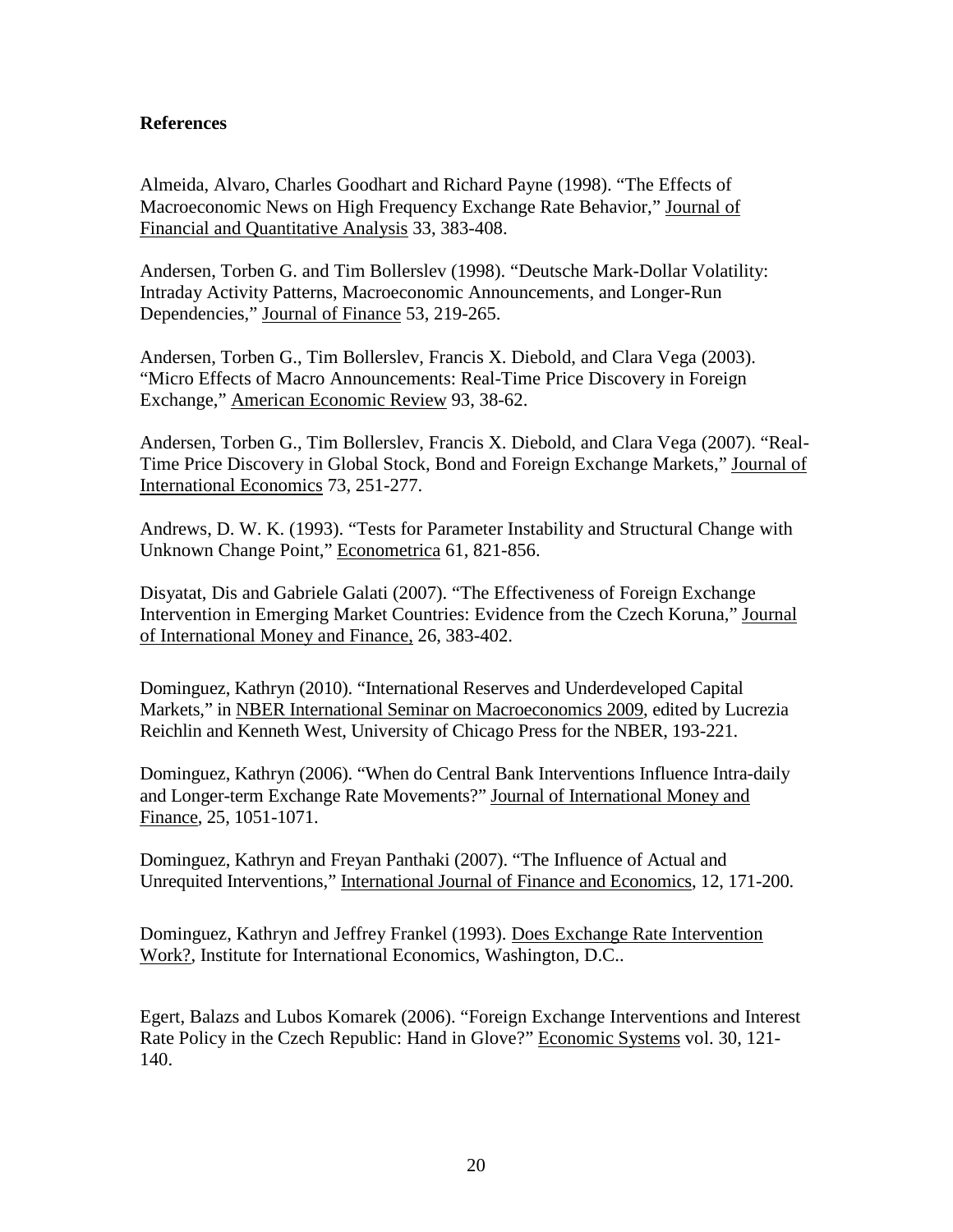Fatum, Rasmus and Jesper Pedersen (2009). "Real-Time Effects of Central Bank Intervention in the Euro Market," Journal of International Economics 78(1), 11-20.

Fatum, Rasmus (2008). "Daily Effects of Foreign Exchange Intervention: Evidence from Official Bank of Canada Data," Journal of International Money and Finance 27(3).

Gersl, Adam and Holub, Tomas (2006). "Foreign Exchange Interventions under Inflation Targeting: The Czech Experience," Contemporary Economic Policy vol. 24, 475-491.

Humpage, Owen (1999). "U.S. Intervention: Assessing the Probability of Success," Journal of Money, Credit and Banking 31, 731-747.

Jeanne, Olivier (2007). "International Reserves in Emerging Market Countries: Too Much of a Good Thing?" Brookings Papers on Economic Activity, 1-55.

Kearns, Jonathan and Roberto Rigobon (2005). "Identifying the efficacy of central bank interventions: Evidence from Australia and Japan," Journal of International Economics, 66, 31-48.

Naranjo, Andy and Mahen Nimalendran (2000). "Government Intervention and Adverse Selection Costs in Foreign Exchange Markets," Review of Financial Studies 13, 453-477.

Sargent, Thomas and Neil Wallace (1975). "Rational Expectations, the Optimal Monetary Instrument, and the Optimal Money Supply Rule," Journal of Political Economy, 83, 2, 241-54.

Scalia, Antonio (2008). "Is Foreign Exchange Intervention Effective? Some Micro-Analytical Evidence from Central Europe," Journal of International Money and Finance 27, 529-546.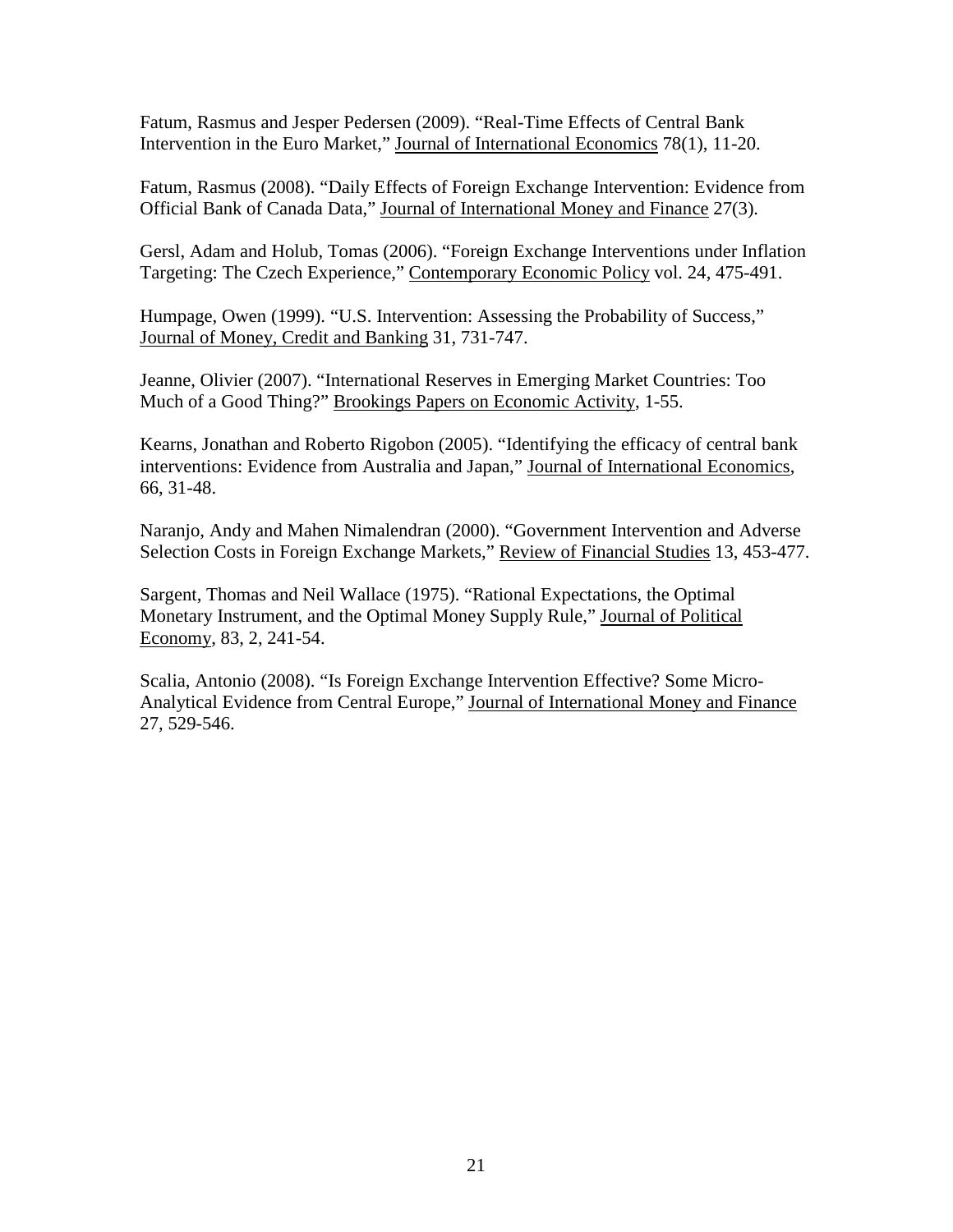## Figure 1

Foreign Reserve Assets (in US Dollars) held by Countries with similar GDP per capita as the Czech Republic (December 2007)



Source: IMF, IFS Statistics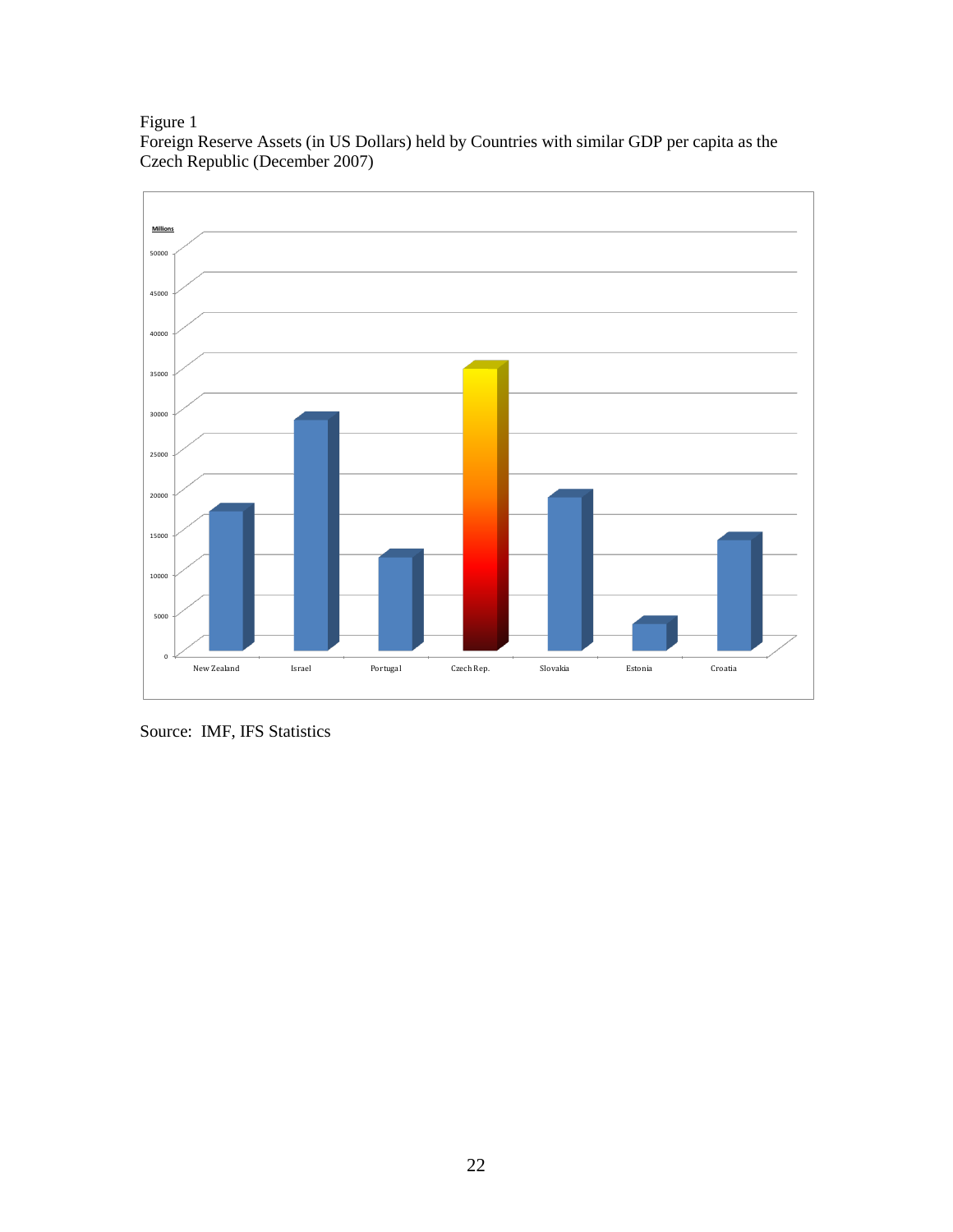Figure 2 Foreign Reserve Assets (in US Dollars) held by Eastern European Countries and Russia (December 2007)



Source: IMF, IFS Statistics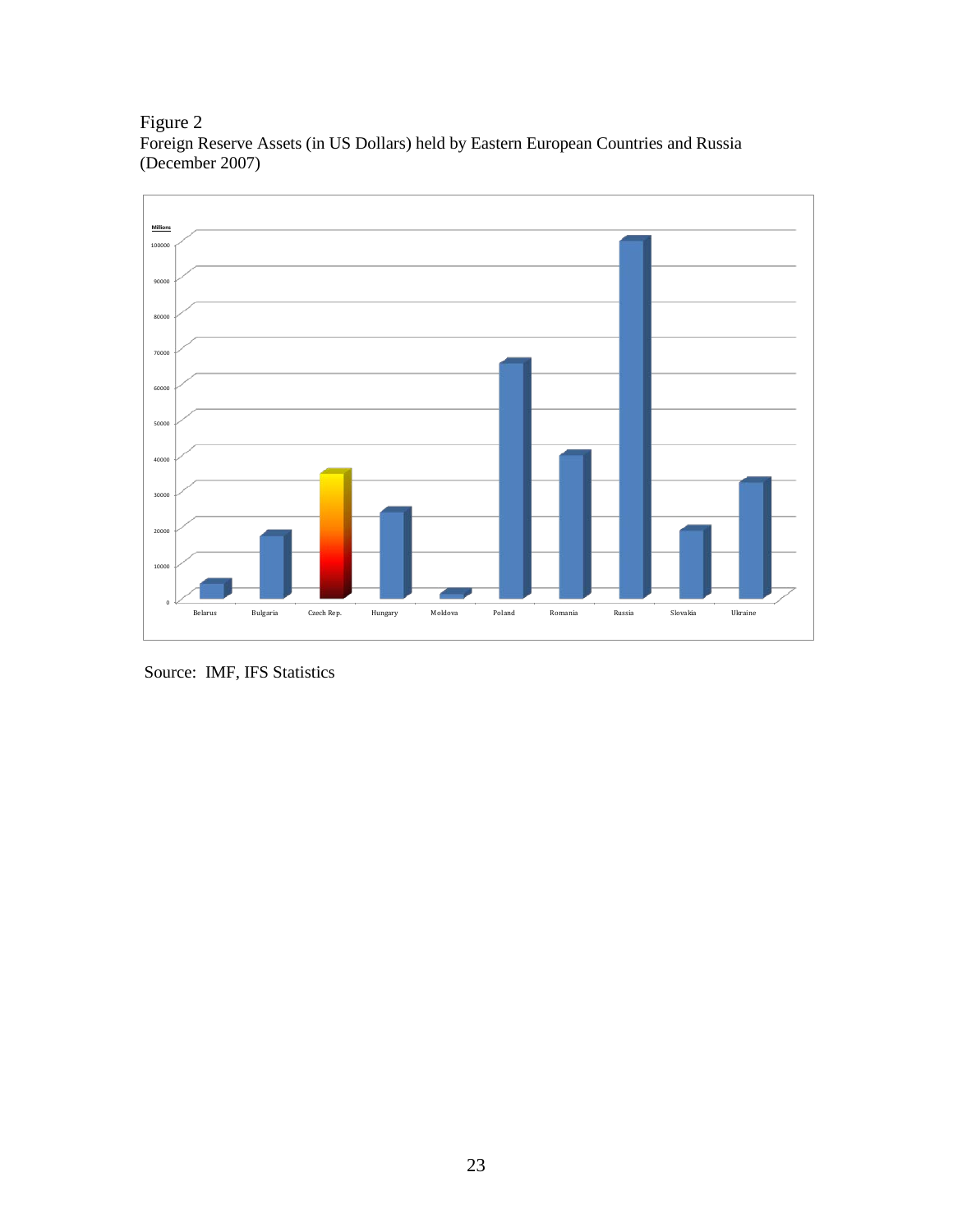Figure 3 CZK-EUR rate (1999-2008)



Data source: GenesisFT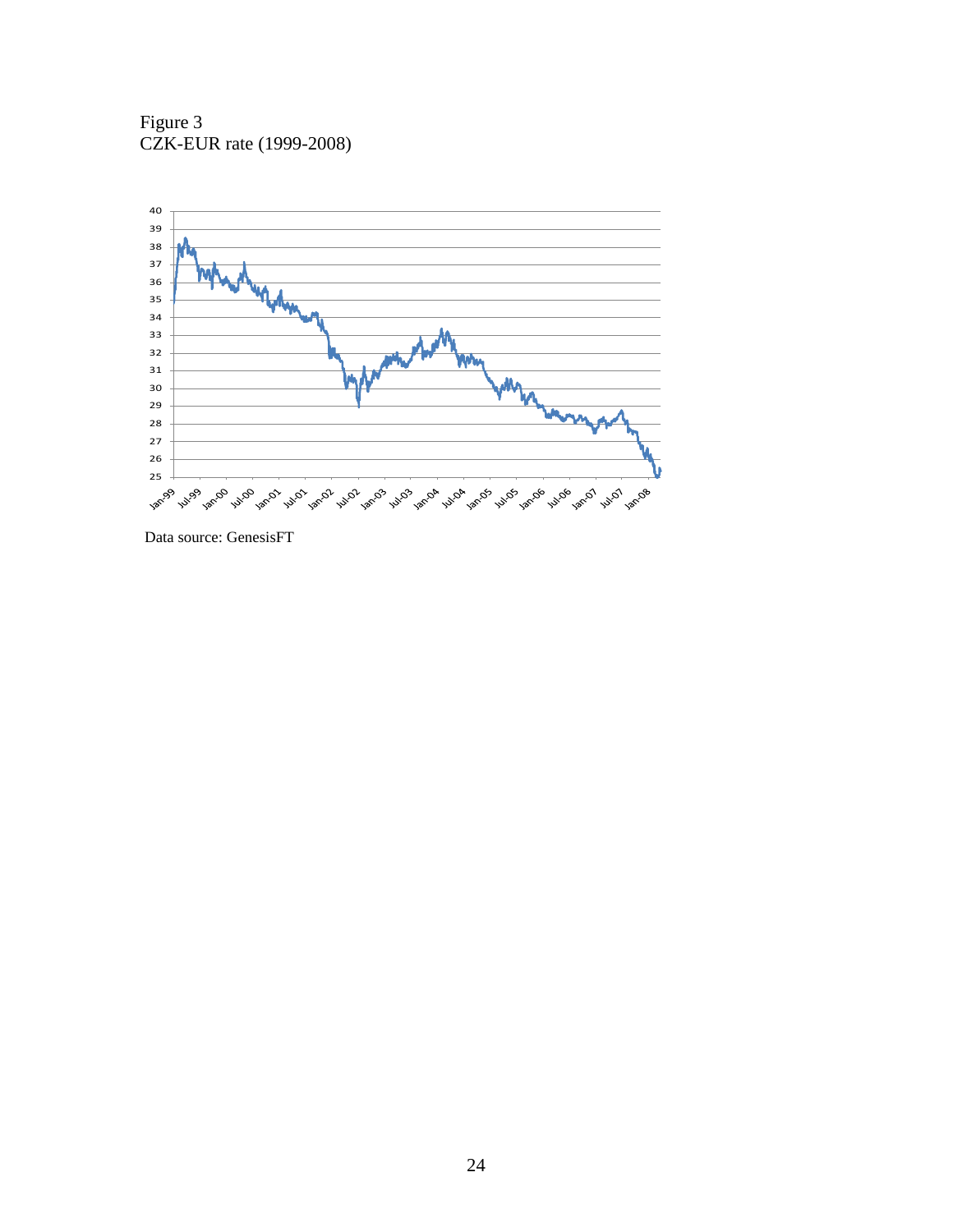

Figure 4 CNB Foreign Reserve Stock (monthly, in millions of koruna)

Data source: Czech National Bank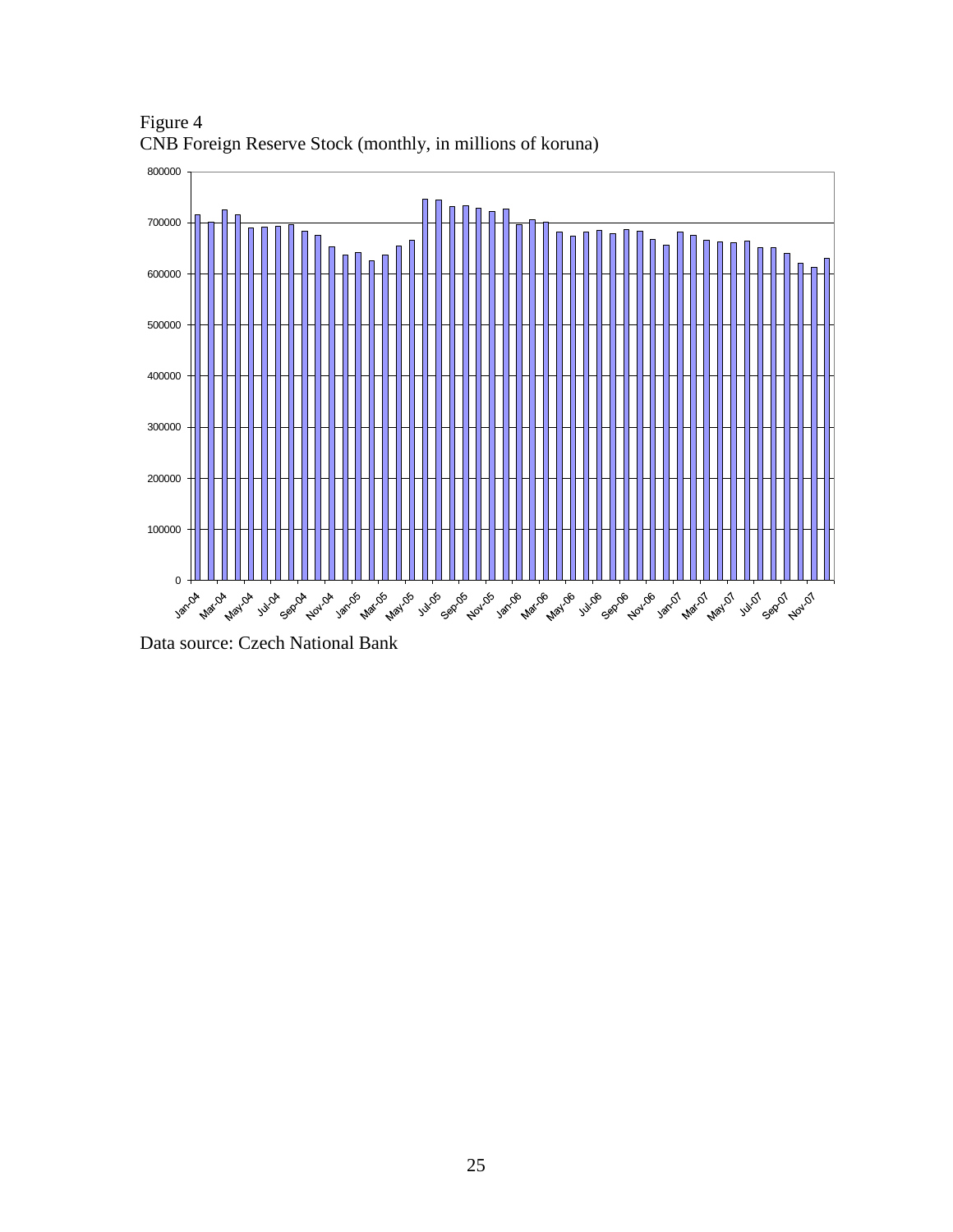| Table 1<br><b>CNB Euro Reserve Sales</b> |      |                |                |      |
|------------------------------------------|------|----------------|----------------|------|
|                                          | 2004 | 2005           | 2006           | 2007 |
| <b>Total Number of Days</b>              |      |                |                |      |
| with Reserve Sales                       | 105  | 114            | 72             | 207  |
| <b>Total Number of Intraday</b>          |      |                |                |      |
| <b>Reserve Sales Transactions</b>        | 193  | 231            | 104            | 520  |
| <b>Maximum Transaction</b>               |      |                |                |      |
| Amount (Intraday)                        | €7   | €2             | €2             | €2   |
| <b>Minimum Transaction</b>               |      |                |                |      |
| Amount (Intraday)                        | €l   | €l             | €2             | €l   |
| <b>Cumulated Euro Value</b>              |      |                |                |      |
| of Reserve Sales                         | €439 | $\epsilon$ 461 | $\epsilon$ 208 | €707 |

Notes:

(a) Data source: Czech National Bank

(b) Reserve transaction amounts in millions of EUR

(c) Sample ends November 23, 2007.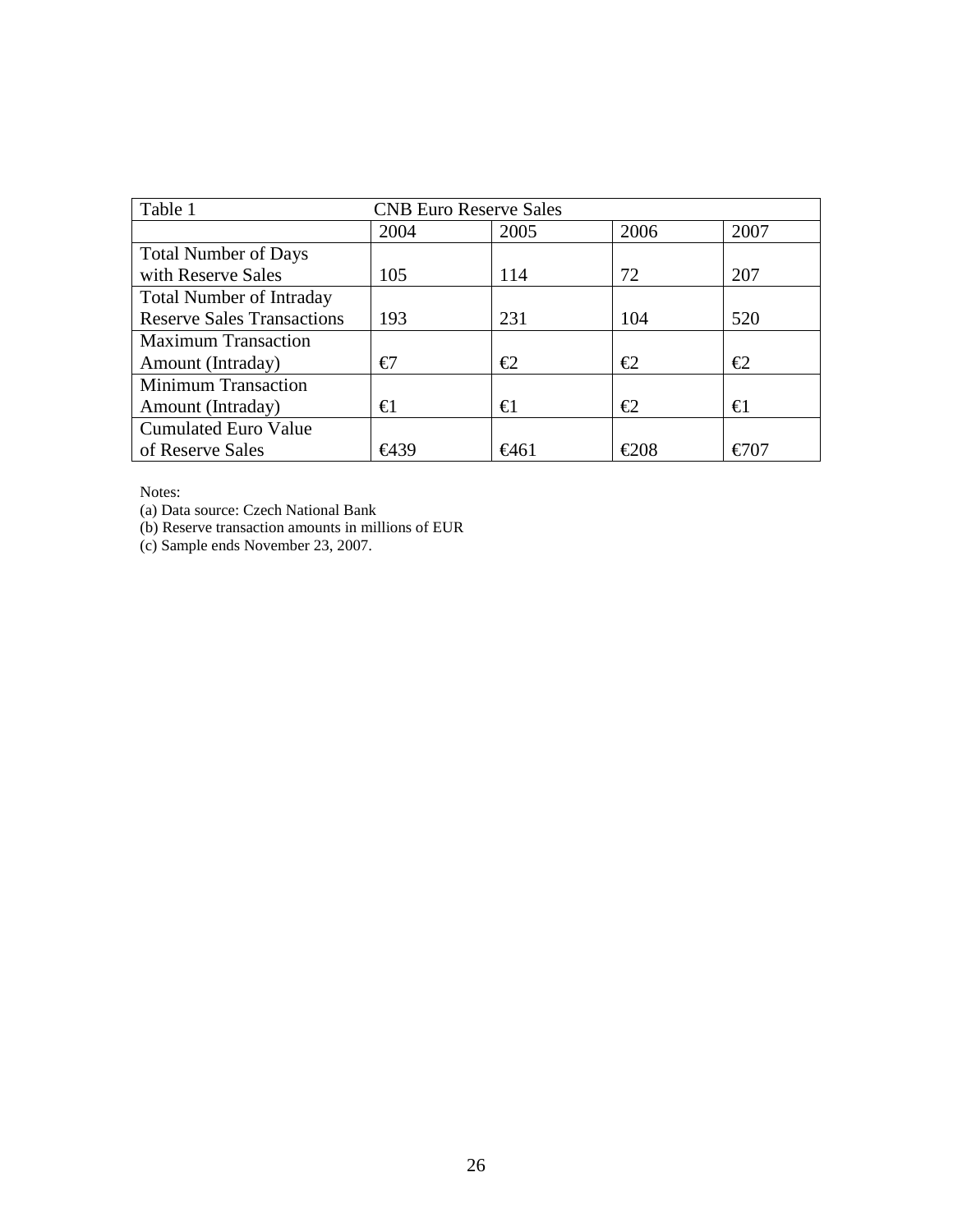| Table 2<br><b>Summary Statistics</b> |               |           |         |          |              |
|--------------------------------------|---------------|-----------|---------|----------|--------------|
|                                      |               |           |         |          | Non-Zero     |
|                                      | Mean          | Std. Dev. | Maximum | Minimum  | Observations |
| <b>CZK/EUR Spot Rate</b>             | 29.51555      | 1.640642  | 33.555  | 26.516   | 96480        |
| <b>CZ Monetary Policy Rate</b>       | 0.000013      | 0.002669  | 0.25    | $-0.25$  | 11           |
| <b>CZ CPI MoM</b>                    | $-0.00000259$ | 0.005273  | 1.1     | $-0.5$   | 37           |
| <b>CZ CPI YoY</b>                    | $-0.00000622$ | 0.005426  | 1.1     | $-0.5$   | 34           |
| <b>CZ PPI MoM</b>                    | 0.000000207   | 0.006519  | 0.8     | $-0.8$   | 40           |
| <b>CZ</b> Industrial Production      | 0.000292      | 0.073318  | 7.40    | $-6.7$   | 47           |
| CZ Unemployment                      | $-0.0000166$  | 0.001985  | 0.2     | $-0.2$   | 26           |
| <b>CZ</b> Trade Balance              | 0.537376      | 84.83538  | 11212   | $-5776$  | 44           |
| <b>EUR Monetary Policy Rate</b>      | 0.0000311     | 0.002788  | 0.25    | $\theta$ | 12           |
| <b>EUR CPI YoY</b>                   | $-0.00000311$ | 0.001327  | 0.1     | $-0.1$   | 17           |
| EUR PPI YoY                          | 0.0000207     | 0.002535  | 0.5     | $-0.2$   | 26           |
| <b>EUR PPI MoM</b>                   | 0.00000415    | 0.002184  | 0.4     | $-0.2$   | 22           |
| <b>EUR GDP YoY</b>                   | 0.00000316    | 0.00216   | 0.3     | $-0.3$   | 20           |
| <b>EUR</b> Unemployment              | $-0.00000829$ | 0.002184  | 0.4     | $-0.2$   | 22           |

(a) All data series run from January 1, 2004 to November 23, 2007.

(b) The exchange rate series contain a quote every 15-minutes; the macro surprises are measured as the difference between the time-stamped announcement and preceding median survey value. Czech and Euroarea monetary policy rate series measure actual monetary policy changes.

(c) The intraday exchange rate data is from GenesisFT. The reserve sales data is provided by the Czech National Bank. The macro news is obtained from Bloomberg.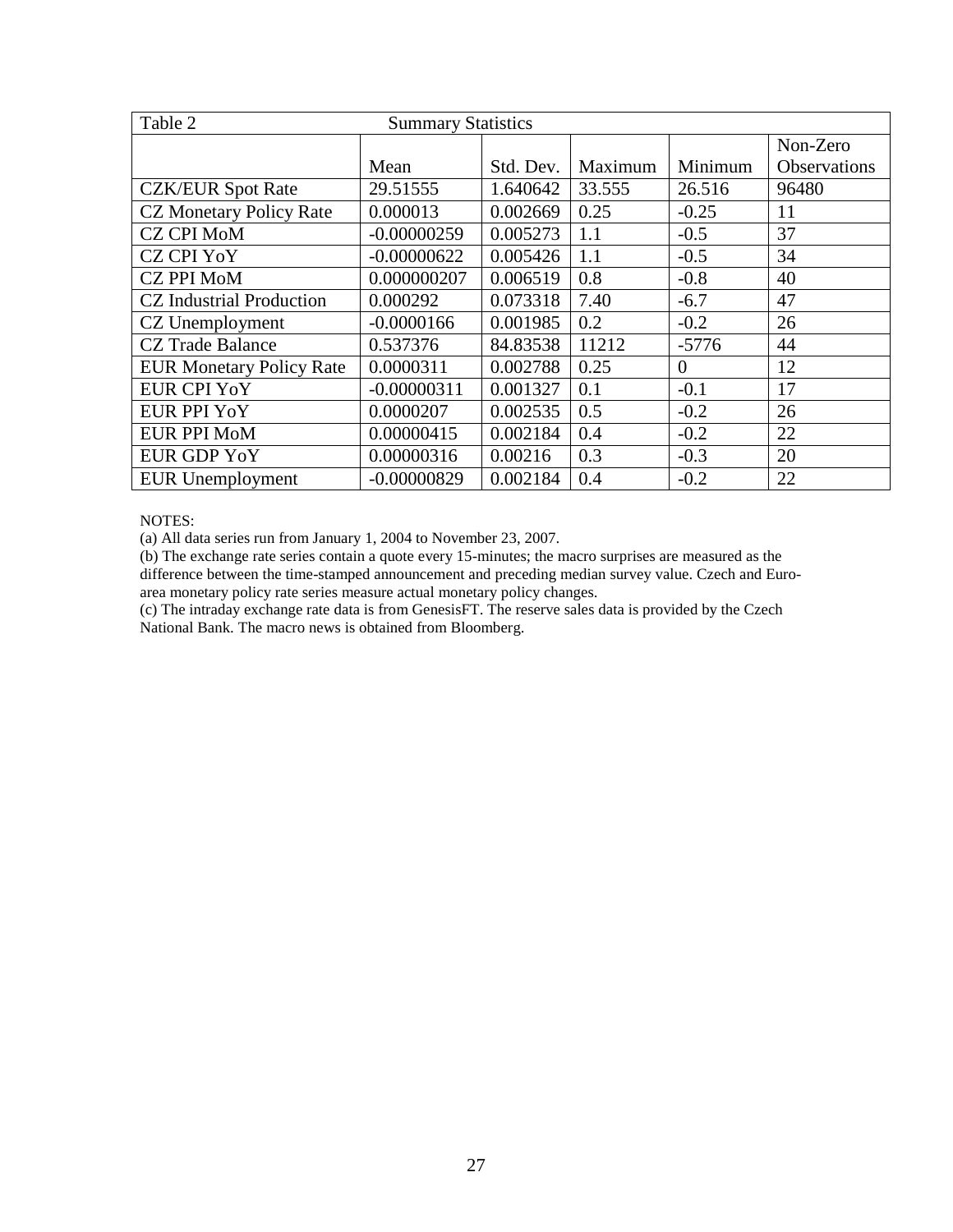| Exchange Rate Responses to Reserve Sales: Conditional Mean Equation<br>Table 3 |                    |              |              |  |
|--------------------------------------------------------------------------------|--------------------|--------------|--------------|--|
|                                                                                | <b>Full Sample</b> | Sub-Sample 1 | Sub-Sample 2 |  |
|                                                                                |                    |              |              |  |
| Constant                                                                       | 1.84               | 2.10         | 2.96         |  |
|                                                                                | (1.45)             | 1.61         | (4.15)       |  |
| DLNCZKEUR(-1)                                                                  | $-0.27***$         | $-0.29***$   | $-0.17***$   |  |
|                                                                                | (0.00)             | (0.00)       | (0.01)       |  |
| DLNCZKEUR(-2)                                                                  | $-0.07***$         | $-0.08***$   | $-0.05***$   |  |
|                                                                                | (0.00)             | (0.00)       | (0.01)       |  |
| DLNCZKEUR(-3)                                                                  | $-0.04***$         | $-0.05***$   | 0.01         |  |
|                                                                                | (0.00)             | (0.00)       | (0.01)       |  |
| <b>RESSALE</b>                                                                 | 3.57               | 5.72         | $-13.24$     |  |
|                                                                                | (4.07)             | (4.46)       | (10.49)      |  |
| RESSALE(-1)                                                                    | $-10.45**$         | $-9.83**$    | $-10.90$     |  |
|                                                                                | (4.39)             | (4.84)       | (10.20)      |  |
| RESSALE(-2)                                                                    | 5.06               | 6.27         | $-0.77$      |  |
|                                                                                | (4.19)             | (4.69)       | (9.78)       |  |
| RESSALE(-3)                                                                    | $-6.67*$           | $-7.81*$     | 5.29         |  |
|                                                                                | (3.99)             | (4.49)       | (8.94)       |  |
| RESSALE(-4)                                                                    | $-10.57**$         | $-7.70$      | $-33.58***$  |  |
|                                                                                | (4.85)             | (5.43)       | (10.49)      |  |
| RESSALE(-5)                                                                    | 0.16               | 4.48         | $-19.22$     |  |
|                                                                                | (4.86)             | (5.29)       | (12.56)      |  |
|                                                                                |                    |              |              |  |
| Sum of RESSALES                                                                | $-18.90$           | $-8.87$      | $-72.42$     |  |
| <b>Wald Statistic</b>                                                          | $3.30*$            | 0.59         | 7.84 ***     |  |
|                                                                                |                    |              |              |  |
| <b>Observations</b>                                                            | 41180              | 36547        | 4633         |  |
|                                                                                |                    |              |              |  |

(a) \* Denotes significance at 90%; \*\* denotes significance at 95%; \*\*\* denotes significance at 99%.

(b) Standard errors in ( ) below the point estimates.

(c) Estimations are defined in Equation (1) in the text, and carried out using 2WLS.

(d) The dependent variable, DLNCZKEUR, is the first difference of the log of the 15-minute CZK/EUR spot exchange rate.

(e) RESSALE denotes reserve sales of EUR carried out by the CNB. RESSALE is measured in millions of EUR.

(f) Point estimates and standard errors associated with Constant, RESSALE, and Sum of RESSALES are multiplied by 10(E6) for readability.

(g) Sum of RESSALES refers to the cumulative effect of contemporaneous and five lags of reserve sales.

(h) Sub-sample 1 runs from January 1, 2004 to June 18, 2007; Sub-sample 2 runs from June 19, 2007 to November 23, 2007.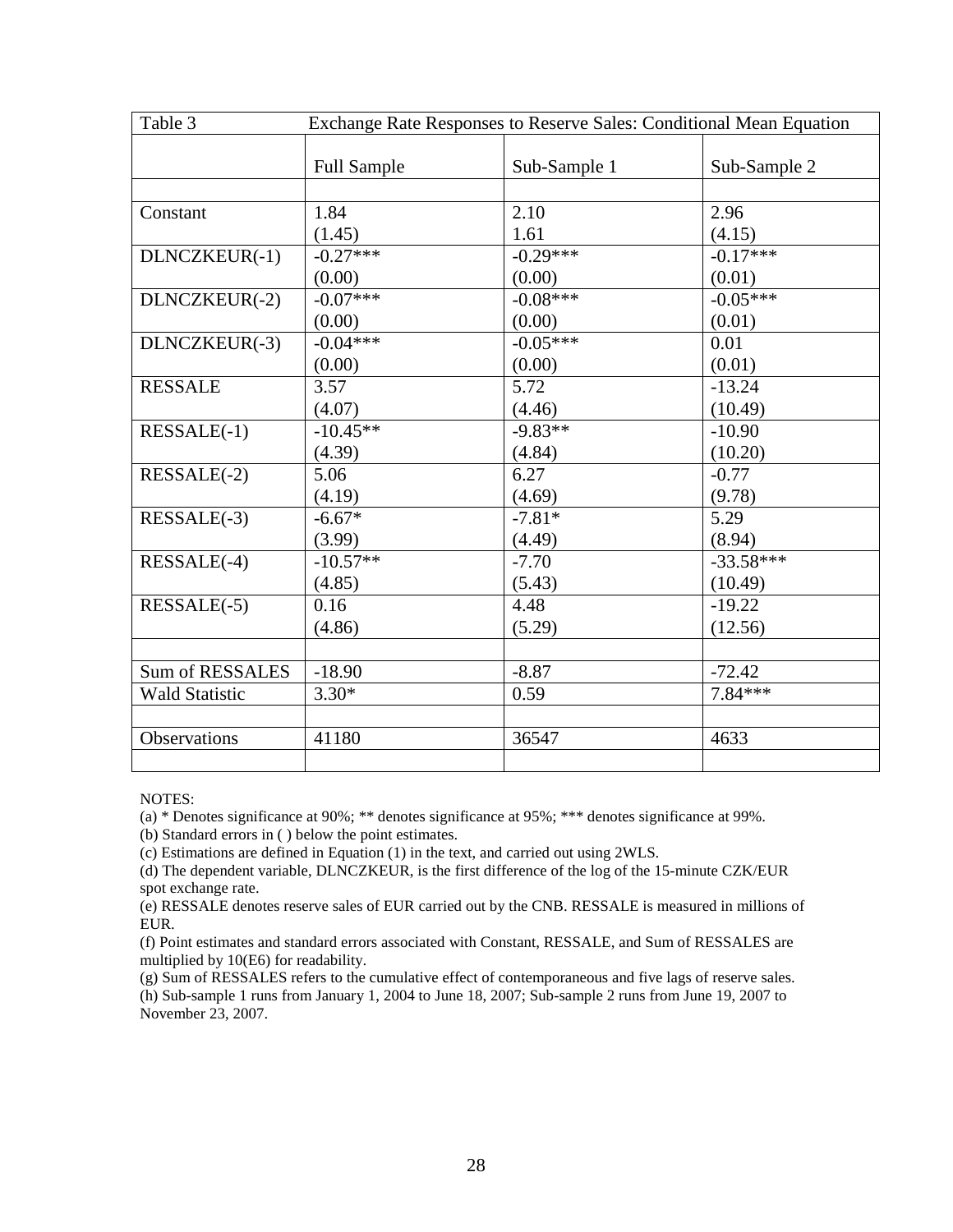| Table 4<br>Exchange Rate Responses to Reserve Sales: Volatility Equation |              |              |              |
|--------------------------------------------------------------------------|--------------|--------------|--------------|
|                                                                          | Full-sample  | Sub-sample 1 | Sub-sample 2 |
|                                                                          |              |              |              |
| Constant                                                                 | $4.4681***$  | $4.4259***$  | 5.5213***    |
|                                                                          | (0.48202)    | (0.52754)    | (1.3573)     |
| <b>Realized Volatility</b>                                               | $0.57415***$ | $0.57426***$ | $0.55597***$ |
|                                                                          | (0.008069)   | (0.0085997)  | (0.031715)   |
| <b>RESSALE</b>                                                           | $-1.601**$   | $-1.4058*$   | $-2.927*$    |
|                                                                          | (.70367)     | (0.76247)    | (1.6435)     |
| RESSALE(-1)                                                              | $-.83874$    | $-0.61256$   | $-3.1001*$   |
|                                                                          | (0.7041)     | (0.76285)    | (1.6447)     |
| RESSALE(-2)                                                              | $-1.3077*$   | $-0.93504$   | $-3.6178**$  |
|                                                                          | (0.70409)    | (0.76271)    | (1.6466)     |
| RESSALE(-3)                                                              | $-1.7565**$  | $-1.3378*$   | $-5.2815***$ |
|                                                                          | (0.70409)    | (0.76271)    | (1.6466)     |
| RESSALE(-4)                                                              | 0.26497      | 0.63672      | $-2.6724$    |
|                                                                          | (0.70437)    | (0.76285)    | (1.6509)     |
| RESSALE(-5)                                                              | 0.22122      | 0.28121      | $-0.026462$  |
|                                                                          | (0.70557)    | (0.76387)    | (1.6604)     |
| $\delta(1)$                                                              | 2.4858       | 2.8846       | $-1.0071$    |
|                                                                          | (2.9144)     | (3.1796)     | (6.3943)     |
| $\delta(2)$                                                              | $-1.4757$    | $-0.33122$   | $-8.9307$    |
|                                                                          | (2.9144)     | (3.1791)     | (6.3988)     |
| $\delta(3)$                                                              | 3.9579       | 4.3334       | 5.8841       |
|                                                                          | (2.9142)     | (3.1789)     | (6.3926)     |
| $\delta(4)$                                                              | 0.75642      | 0.77641      | 0.029398     |
|                                                                          | (2.9142)     | (3.1789)     | (6.3985)     |
| $\delta(5)$                                                              | $-0.94428$   | $-0.083674$  | 3.428        |
|                                                                          | (2.9143)     | (3.1789)     | (6.3957)     |
| $\varphi(1)$                                                             | $-0.1573$    | $-0.5494$    | 2.4482       |
|                                                                          | (2.9143)     | (3.1788)     | (6.3931)     |
| $\varphi(2)$                                                             | $-0.73456$   | $-1.7634$    | $-10.258$    |
|                                                                          | (2.9146)     | (3.1793)     | (6.4027)     |
| $\varphi(3)$                                                             | 3.4246       | 4.7982       | 5.2266       |
|                                                                          | (2.9141)     | (3.1789)     | (6.3934)     |
| $\varphi(4)$                                                             | $-3.8461$    | $-3.9839$    | 4.3773       |
|                                                                          | (2.9141)     | (3.1789)     | (6.4003)     |
| $\varphi(5)$                                                             | 2.0185       | 3.8104       | 12.329*      |
|                                                                          | (2.9142)     | (3.1789)     | (6.3951)     |
|                                                                          |              |              |              |
| $R^2$                                                                    | 0.11029      | 0.10925      | 0.069477     |
|                                                                          |              |              |              |

(a) \* Denotes significance at 90%; \*\* denotes significance at 95%; \*\*\* denotes significance at 99%.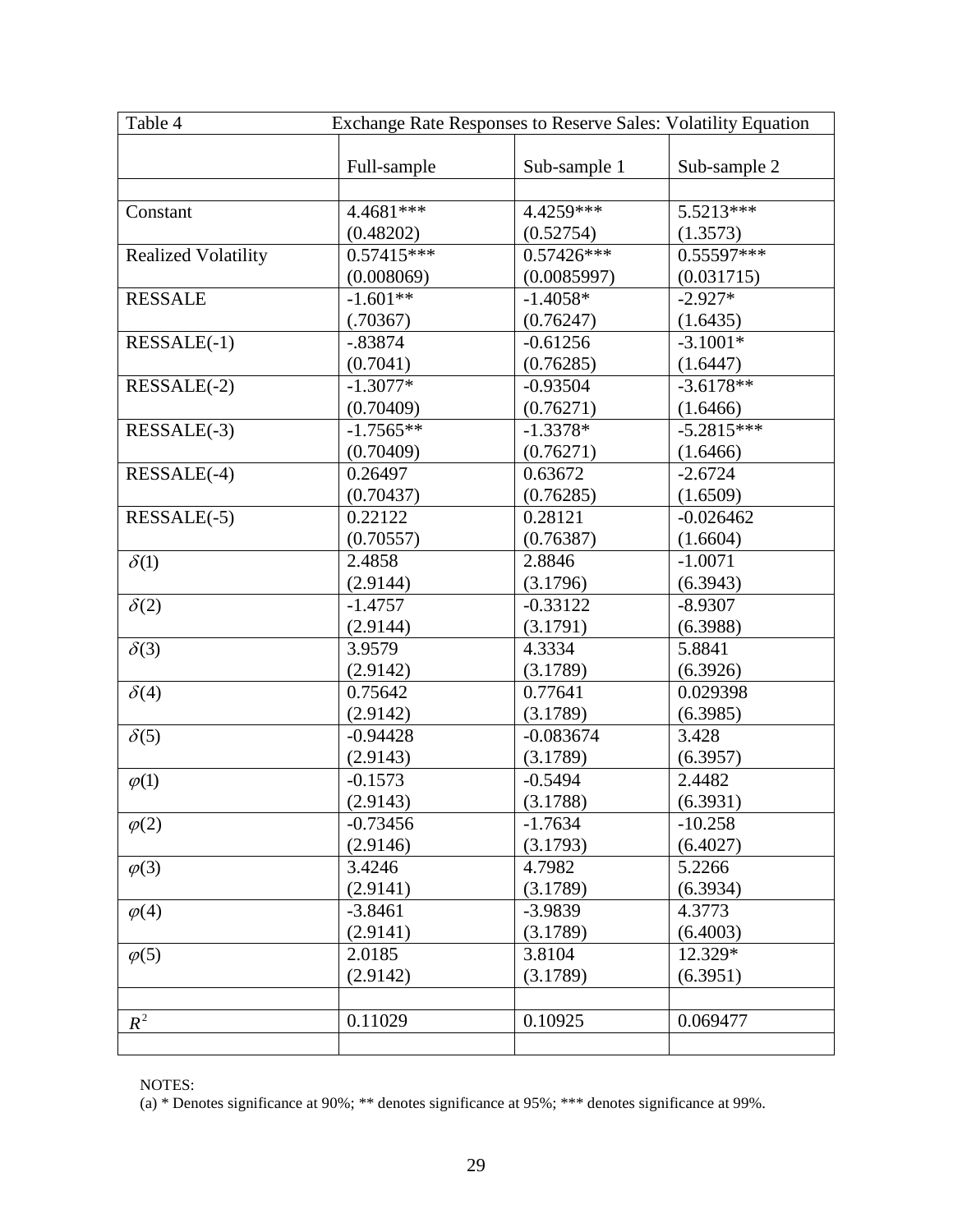(b) Standard errors in ( ) below the point estimates.

(c) Estimations are defined in Equation (2) in the text.

(d) The dependent variable is the absolute residual from the auxiliary regression defined in Equation (1).

(e) The independent variables are the constant, a realized volatility measure, reserve sales (RESSALE), and trigonometric terms (cosine terms denoted by δ, sine terms denoted by φ). RESSALE is measured in millions of EUR.

(f) Constant and reserve sales point estimates and standard errors are multiplied by 10(E5); point estimates and standard errors associated with trigonometric terms are multiplied by 10(E6).

(g) Sub-sample 1 runs from January 1, 2004 to June 18, 2007; Sub-sample 2 runs from June 19, 2007 to November 23, 2007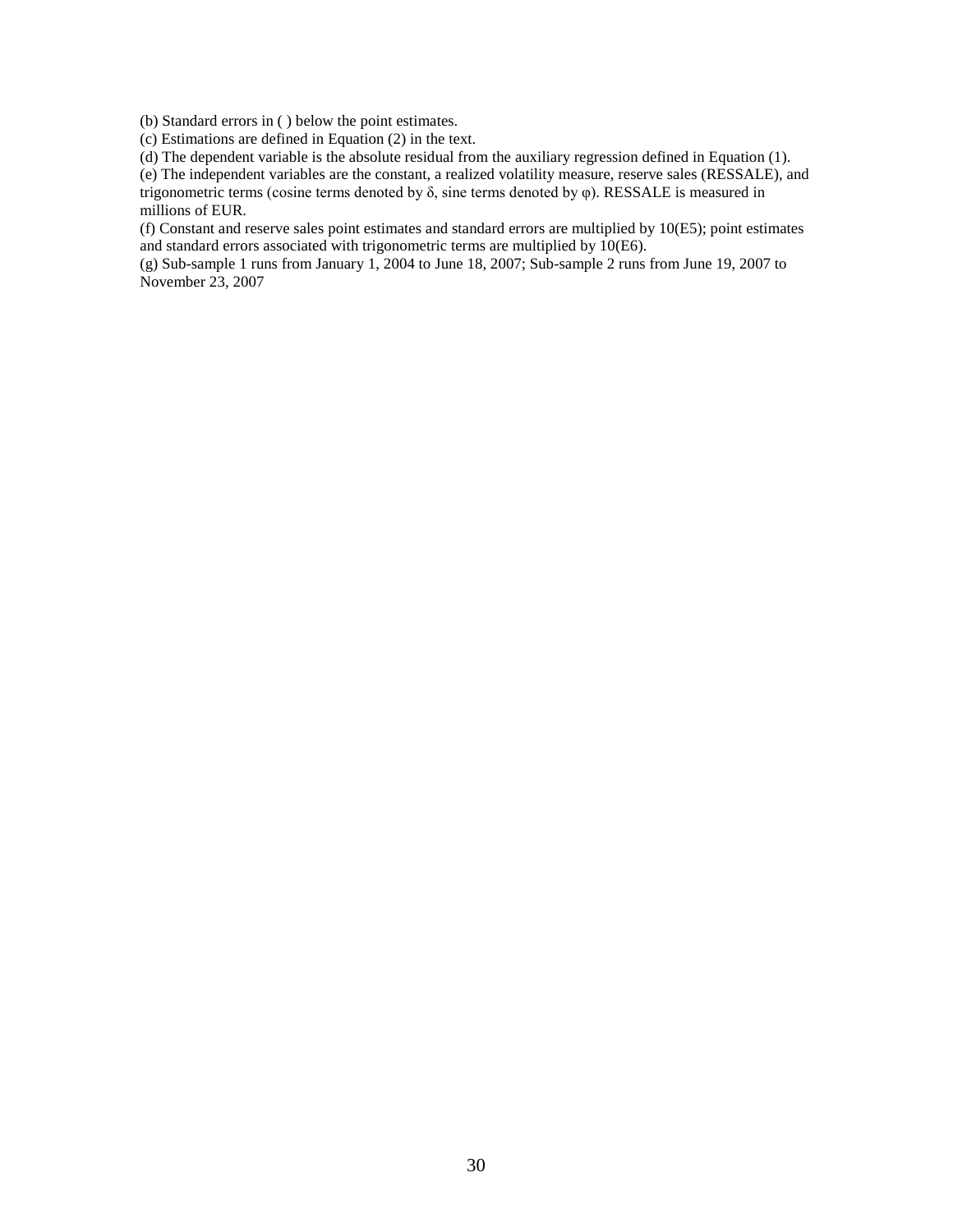| Table 5<br><b>Reserve Sale Reaction Function</b> |              |                          |              |                          |
|--------------------------------------------------|--------------|--------------------------|--------------|--------------------------|
|                                                  | Sub-Sample 1 |                          | Sub-Sample 2 |                          |
|                                                  | all lags     | selected lags            | all lags     | selected lags            |
|                                                  |              |                          |              |                          |
| Constant                                         | $0.04***$    | $0.04***$                | $0.08***$    | $0.08***$                |
|                                                  | (0.00)       | (1591.02)                | (0.00)       | (0.00)                   |
| DLNCZKEUR(-1)                                    | 2.15         |                          | $-2.25$      |                          |
|                                                  | (2.07)       |                          | (8.86)       |                          |
| DLNCZKEUR(-2)                                    | 2.48         |                          | $-13.88$     | $\blacksquare$           |
|                                                  | (2.14)       |                          | (8.94)       |                          |
| DLNCZKEUR(-3)                                    | $-1.58$      |                          | 11.57        |                          |
|                                                  | (2.45)       |                          | (8.94)       |                          |
| DLNCZKEUR(-4)                                    | 7.58***      | $7.62***$                | $-1.68$      | $\overline{\phantom{a}}$ |
|                                                  | (2.93)       | (2.71)                   | (8.21)       |                          |
| DLNCZKEUR(-5)                                    | 1.00         |                          | $-4.39$      | $\overline{\phantom{a}}$ |
|                                                  | (2.86)       |                          | (8.83)       |                          |
| DLNCZKEUR(-6)                                    | $-0.38$      |                          | $-12.92$     |                          |
|                                                  | (2.51)       |                          | (8.94)       |                          |
| DLNCZKEUR(-7)                                    | 3.09         | $\overline{\phantom{a}}$ | 5.04         | $\overline{\phantom{a}}$ |
|                                                  | (2.57)       |                          | (9.44)       |                          |
| DLNCZKEUR(-8)                                    | 0.71         |                          | $-3.50$      | $\overline{\phantom{0}}$ |
|                                                  | (2.52)       |                          | (9.12)       |                          |
| RESSALE(-1)                                      | $0.035***$   | $0.035***$               | $0.045**$    | $0.044**$                |
|                                                  | (0.012)      | (0.012)                  | (0.018)      | (0.018)                  |
| RESSALE(-2)                                      | 0.003        |                          | $-0.008$     |                          |
|                                                  | (0.06)       |                          | (0.014)      |                          |
| RESSALE(-3)                                      | $0.013**$    | $0.014**$                | $-0.010$     | $\overline{\phantom{a}}$ |
|                                                  | (0.006)      | (0.006)                  | (0.012)      |                          |
| RESSALE(-4)                                      | $0.019***$   | $0.019***$               | $-0.012$     |                          |
|                                                  | (0.007)      | (0.007)                  | (0.012)      |                          |
| RESSALE(-5)                                      | $0.014**$    | $0.015**$                | $-0.022**$   | $-0.023**$               |
|                                                  | (0.007)      | (0.007)                  | (0.011)      | (0.011)                  |
| RESSALE(-6)                                      | 0.006        |                          | $-0.025**$   | $-0.023**$               |
|                                                  | (0.006)      |                          | (0.010)      | (0.010)                  |
| RESSALE(-7)                                      | 0.006        |                          | $-0.030***$  | $-0.030***$              |
|                                                  | (0.006)      |                          | (0.010)      | (0.010)                  |
| RESSALE(-8)                                      | $0.012*$     |                          | $-0.012$     |                          |
|                                                  | (0.012)      |                          | (0.013)      |                          |
|                                                  |              |                          |              |                          |
| Observations                                     | 36547        | 36547                    | 4633         | 4633                     |
| R-Squared                                        | 0.003        | 0.002                    | 0.006        | 0.004                    |
| S.E. of Regression                               | 0.29         | 0.29                     | 0.28         | 0.28                     |
| F-Statistic                                      | $6.13***$    | $17.22***$               | $1.75**$     | $4.78***$                |
|                                                  |              |                          |              |                          |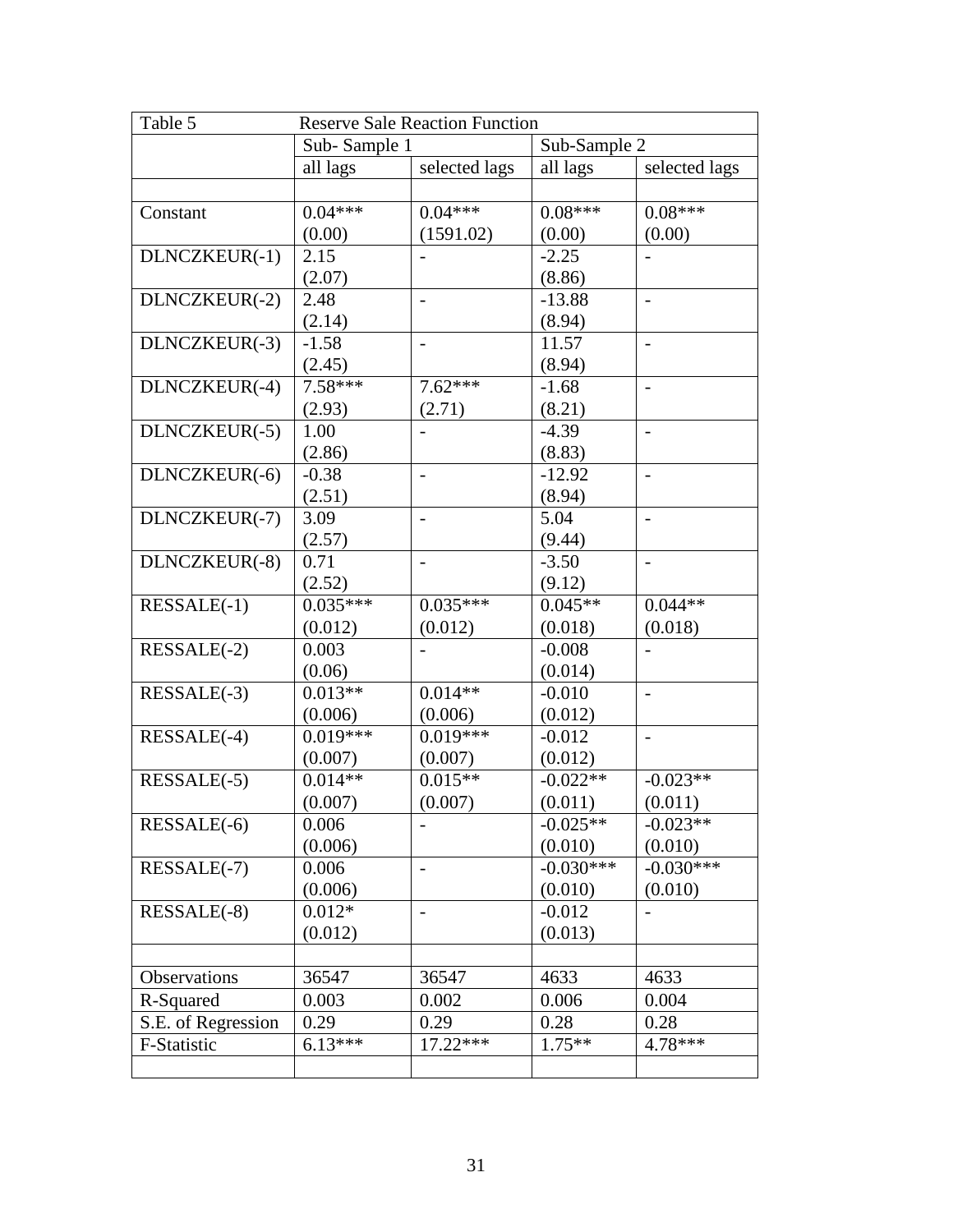(a) \* Denotes significance at 90%; \*\* denotes significance at 95%; \*\*\* denotes significance at 99%. (b) Standard errors in ( ) below the point estimates.

(c) Estimations are carried out using OLS with heteroskedasticity and autocorrelation consistent (HAC) standard errors and covariances .

(d) The dependent variable, RESSALE, denotes reserve sales of EUR carried out by the CNB and is measured in millions of EUR. The variable DLNCZKEUR is the first difference of the log of the 15-minute CZK/EUR spot exchange rate

(e) Sub-sample 1 runs from January 1, 2004 to June 18, 2007; Sub-sample 2 runs from June 19, 2007 to November 23, 2007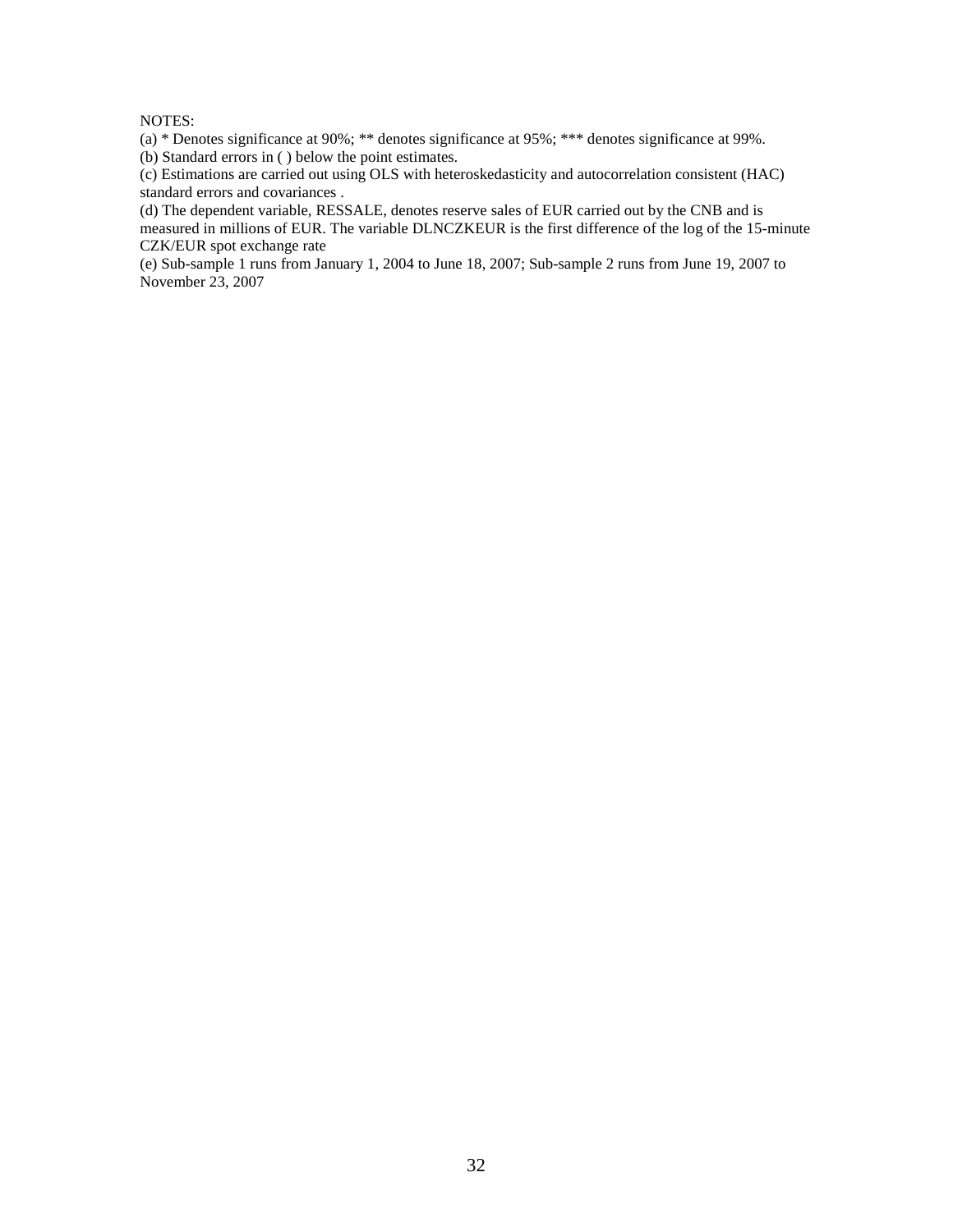| Table 6<br><b>Exchange Rate Responses to Unexpected Reserve Sales</b> |              |              |  |  |
|-----------------------------------------------------------------------|--------------|--------------|--|--|
|                                                                       | Sub-Sample 1 | Sub-Sample 2 |  |  |
|                                                                       |              |              |  |  |
|                                                                       |              |              |  |  |
| Constant                                                              | $-1.15$      | $-3.51$      |  |  |
|                                                                       | (3.18)       | (7.02)       |  |  |
| DLNCZKEUR(-1)                                                         | $-0.31***$   | $-0.16***$   |  |  |
|                                                                       | (0.01)       | (0.03)       |  |  |
| DLNCZKEUR(-2)                                                         | $-0.10***$   | $-0.04*$     |  |  |
|                                                                       | (0.01)       | (0.03)       |  |  |
| DLNCZKEUR(-3)                                                         | $-0.05***$   | 0.03         |  |  |
|                                                                       | (0.01)       | (0.02)       |  |  |
| <b>UNEXRESSALE</b>                                                    | 16.02        | $-8.05$      |  |  |
|                                                                       | (10.19)      | (22.91)      |  |  |
| UNEXRESSALE(-1)                                                       | $-0.40$      | $-28.46$     |  |  |
|                                                                       | (0.94)       | (20.95)      |  |  |
| UNEXRESSALE(-2)                                                       | 8.17         | $-9.28$      |  |  |
|                                                                       | (10.11)      | (20.03)      |  |  |
| UNEXRESSALE(-3)                                                       | $-9.94$      | 10.90        |  |  |
|                                                                       | (8.84)       | (16.80)      |  |  |
| UNEXRESSALE(-4)                                                       | $-10.61$     | $-19.89$     |  |  |
|                                                                       | (10.58)      | (18.82)      |  |  |
| UNEXRESSALE(-5)                                                       | 2.33         | $-37.71*$    |  |  |
|                                                                       | (9.64)       | (22.56)      |  |  |
|                                                                       |              |              |  |  |
| <b>Sum of RESSALES</b>                                                | 5.57         | $-92.49$     |  |  |
| <b>Wald Statistic</b>                                                 | 0.04         | $3.60*$      |  |  |
|                                                                       |              |              |  |  |
| Observations                                                          | 36547        | 4633         |  |  |
| R-Squared                                                             | 0.09         | 0.03         |  |  |
| S.E. of Regression                                                    | 0.00         | 0.00         |  |  |
| F-Statistic                                                           | 332.35***    | 13.08***     |  |  |
|                                                                       |              |              |  |  |

(a) \* Denotes significance at 90%; \*\* denotes significance at 95%; \*\*\* denotes significance at 99%.

(b) Standard errors in ( ) below the point estimates.

(c) Estimations are defined in Equation (1) in the text, and carried out using OLS with heteroskedasticity and autocorrelation consistent (HAC) standard errors and covariances .

(d) The dependent variable, DLNCZKEUR, is the first difference of the log of the 15-minute CZK/EUR spot exchange rate.

(e) UNEXRESSALE denotes unexpected reserve sales of EUR carried out by the CNB and is measured in millions of EUR. Unexpected reserve sales are proxied by the residuals of the reserve sale reaction function.

(f) Constant point estimates and standard errors are multiplied by 10(E6); point estimates and standard errors associated with UNEXRESSALE, as well as sum of UNEXRESSALES, are multiplied by 10(E11). (g) Sum of RESSALES refers to the cumulative effect of contemporaneous and five lags of reserve sales (h) Sub-sample 1 runs from January 1, 2004 to June 18, 2007; Sub-sample 2 runs from June 19, 2007 to November 23, 2007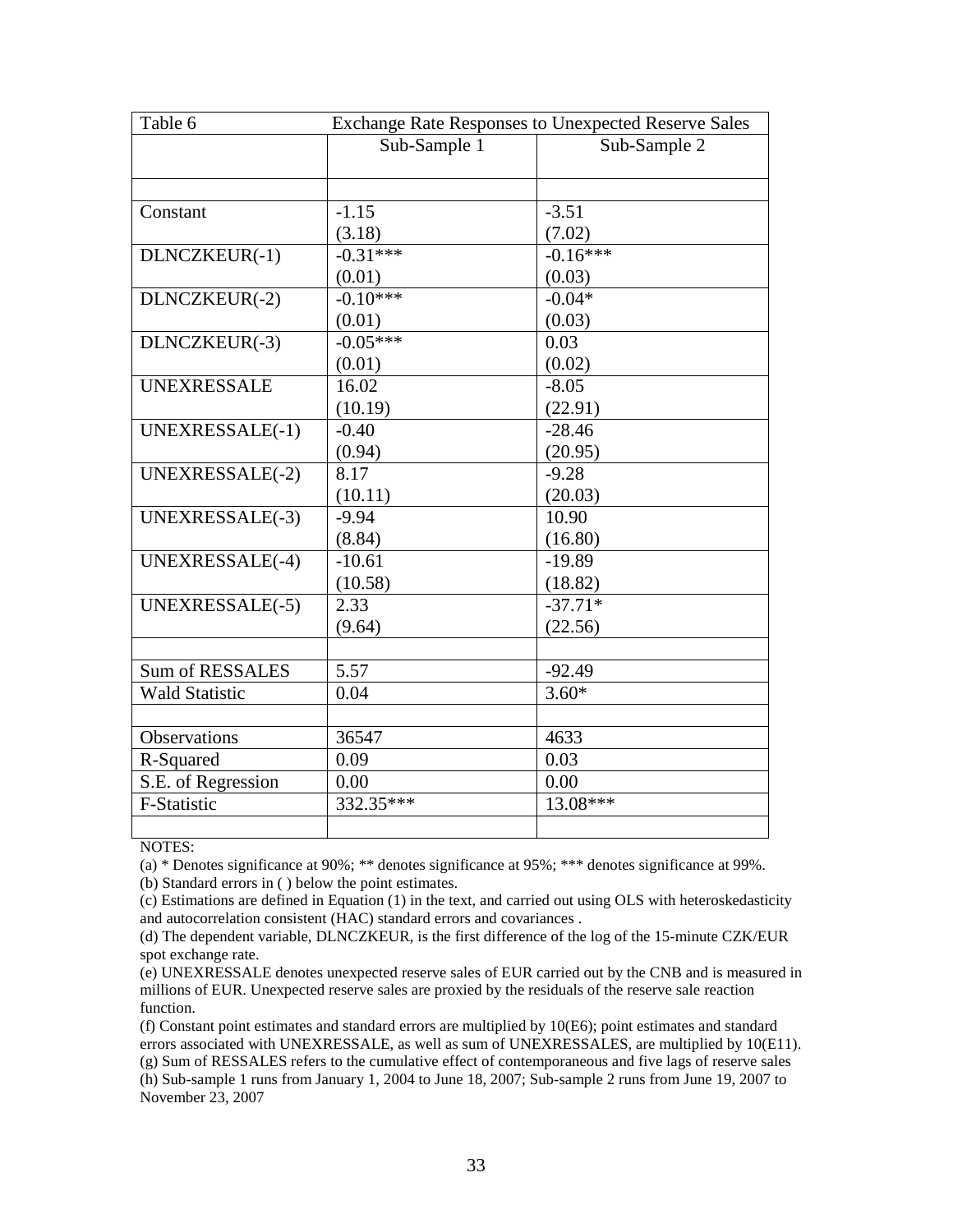| Table 7          | Exchange Rate Responses to Reserve Sales and Macro News |              |              |
|------------------|---------------------------------------------------------|--------------|--------------|
|                  | Full Sample                                             | Sub-Sample 1 | Sub-Sample 2 |
|                  |                                                         |              |              |
| Constant         | $-0.72$                                                 | $-0.86$      | 3.81         |
|                  | (2.91)                                                  | (3.11)       | (7.76)       |
| DLNCZKEUR(-1)    | $-0.30***$                                              | $-0.31***$   | $-0.17***$   |
|                  | (0.01)                                                  | (0.01)       | (0.03)       |
| DLNCZKEUR(-2)    | $-0.09***$                                              | $-0.10***$   | $-0.05**$    |
|                  | (0.01)                                                  | (0.01)       | (0.02)       |
| DLNCZKEUR(-3)    | $-0.04***$                                              | $-0.05***$   | $0.04*$      |
|                  | (0.01)                                                  | (0.02)       | (0.02)       |
| <b>RESSALE</b>   | 12.48                                                   | 14.96        | $-11.06$     |
|                  | (9.19)                                                  | (9.91)       | (21.59)      |
| RESSALE(-1)      | $-4.12$                                                 | $-0.79$      | $-29.20$     |
|                  | (8.59)                                                  | (0.94)       | (20.70)      |
| RESSALE(-2)      | 6.33                                                    | 8.21         | $-5.28$      |
|                  | (9.30)                                                  | (10.10)      | (19.99)      |
| RESSALE(-3)      | $-8.62$                                                 | $-10.58$     | 11.83        |
|                  | (8.13)                                                  | (8.86)       | (16.56)      |
| RESSALE(-4)      | $-10.61$                                                | $-9.93$      | $-18.62$     |
|                  | (9.77)                                                  | (10.65)      | (18.58)      |
| $RESSALE(-5)$    | $-0.53$                                                 | 3.34         | $-35.41$     |
|                  | (0.90)                                                  | (9.63)       | (22.26)      |
| <b>CZMONPOL</b>  | 0.56                                                    | 3.54         | $-13.19$     |
|                  | (3.65)                                                  | (3.43)       | (8.66)       |
| <b>CZCPIYOY</b>  | $-7.07$                                                 | $-8.36$      | $-9.06$      |
|                  | (6.31)                                                  | (6.48)       | (8.92)       |
| <b>CZCPIMOM</b>  | 8.46                                                    | 10.46        | $-14.43$     |
|                  | (6.52)                                                  | (6.65)       | (9.34)       |
| <b>CZPPIMOM</b>  | 0.16                                                    | 0.11         | 0.10         |
|                  | (1.40)                                                  | (1.50)       | (2.53)       |
| <b>CZINDPROD</b> | 0.02                                                    | $-0.06$      | 0.14         |
|                  | (0.16)                                                  | (0.16)       | (0.24)       |
| <b>CZUNEMP</b>   | $-1.60$                                                 | $-3.20$      | 19.37        |
|                  | (4.58)                                                  | (4.46)       | (13.09)      |
| <b>CZTB</b>      | 0.00                                                    | $-0.00$      | $0.00*$      |
|                  | (0.00)                                                  | (0.00)       | (0.00)       |
| <b>EURMONPOL</b> | $-4.87$                                                 | $-4.99$      | $-2.01$      |
|                  | (7.23)                                                  | (7.82)       | (12.11)      |
| <b>EURCPIYOY</b> | 1.41                                                    | 1.81         | $-3.17***$   |
|                  | (8.79)                                                  | (9.34)       | (0.95)       |
| <b>EURPPIYOY</b> | $-0.12$                                                 | $-6.41$      | 15.86        |
|                  | (1.19)                                                  | (11.15)      | (12.21)      |
| <b>EURPPIMOM</b> | 2.26                                                    | 12.00        | $-16.24$     |